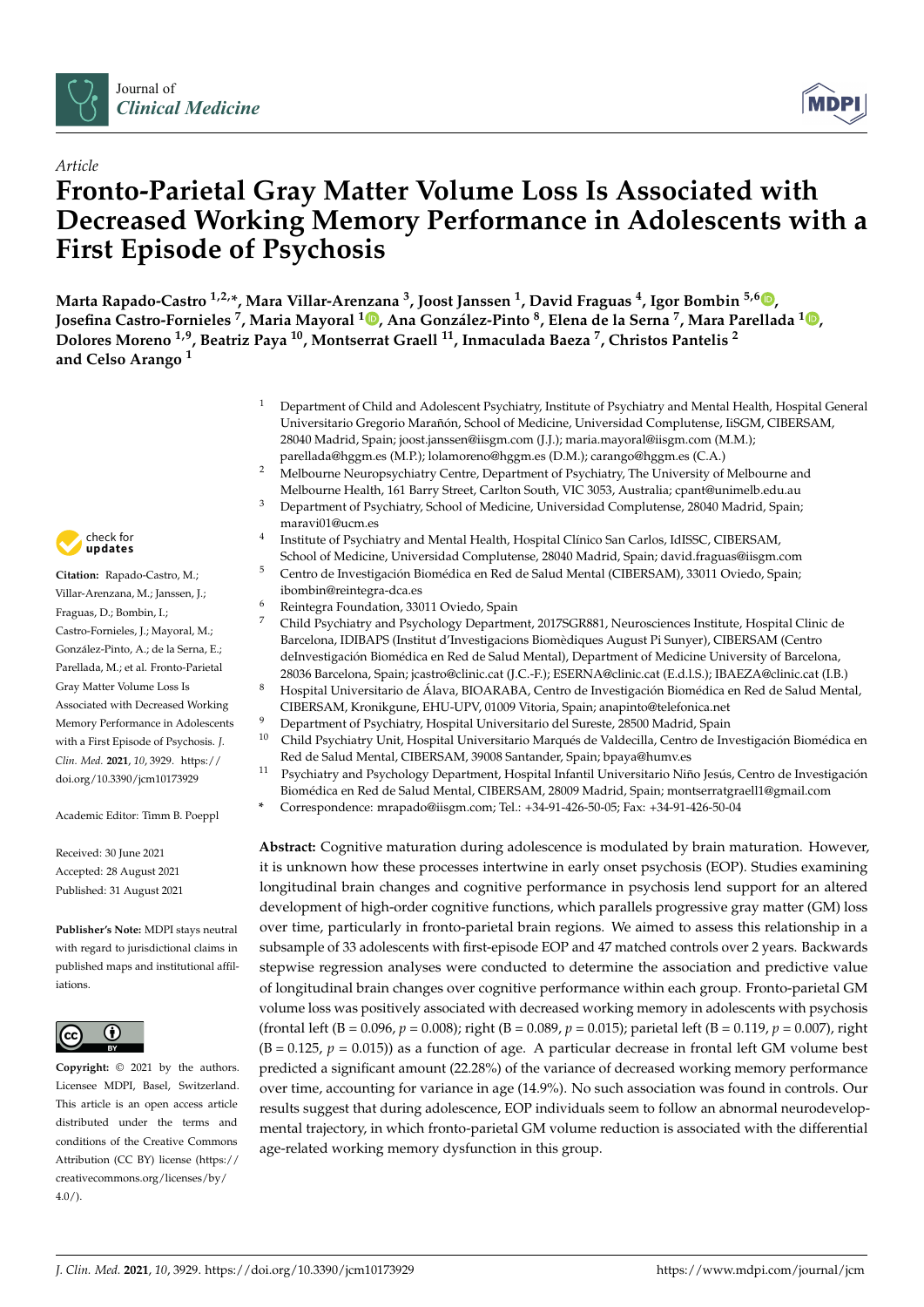**Keywords:** working memory; attention; executive function; early onset psychosis; brain volume; adolescence; gray matter; magnetic resonance imaging; MRI

# **1. Introduction**

The development of cognitive function plays a vital role in the ability of an individual to relate to the world. Altered cognitive functioning, particularly in high-order cognitive processes (i.e., sustained attention, working memory and executive function) has consistently been shown in early psychosis [\[1](#page-14-0)[,2\]](#page-14-1), leading to significant social, functional and vocational impairments and poor quality of life [\[3–](#page-15-0)[6\]](#page-15-1). Cognitive maturation is largely influenced by the maturation of brain cortical structures. In particular, high-order cognitive processes have generally been associated with fronto-parietal brain regions, which appear to be the last regions to mature. Of particular importance is the prefrontal cortex, in which the connections with the parietal lobes are involved with cognitive abilities required for planning, decision making and complex problem solving, such as set-shifting, selective and sustained attention and working memory [\[7](#page-15-2)[–11\]](#page-15-3). Reduced brain gray matter (GM) volume over time is characteristic in psychosis [\[12,](#page-15-4)[13\]](#page-15-5). Our own clinical studies lend support for an altered development of higher brain cognitive functions [\[14\]](#page-15-6), which parallels progressive GM loss in early onset psychosis (EOP) over time, particularly in fronto-parietal brain regions [\[15–](#page-15-7)[19\]](#page-15-8). However, the relationship between these processes is not well understood.

Adolescence is a time of substantial brain and cognitive development. Gray matter changes/loss in the frontal, parietal, temporal and occipital lobes have been described as part of normal development [\[20\]](#page-15-9), and these changes have shown to be accelerated in adolescent psychosis, particularly in early stages, for review see [\[21\]](#page-15-10). In this regard, the maturation of cognitive functions may coincide with synaptogenesis in the frontal and parietal cortex (i.e., synaptic pruning [\[22\]](#page-15-11)) in adolescence and young adulthood, so that a disruption of those maturational processes may lead to the cognitive dysfunction observed in these individuals. However, little research has been done in this early onset psychosis (EOP) population. Our own previous studies in EOP have shown that cognitive impairment is present at the time of the first episode [\[23\]](#page-15-12), and that cognitive development seems to be arrested at the 2 year follow-up, at least for some high-order functions, such as sustained attention or working memory [\[14\]](#page-15-6). Research has identified the development of high-order cognition to begin as early as 12 months of age [\[24](#page-15-13)[,25\]](#page-15-14), and exhibits a rapid development during childhood and adolescence [\[26\]](#page-15-15). Additionally, different aspects of higher cognitive functions are found to display different developmental trajectories [\[24\]](#page-15-13): Sustained attention, a basic underlying cognitive process required to complete any activity, is the first one to develop. While working memory and sequencing ability may be developed by the age of 15 to 19, strategic planning, problem solving and goal-directed behavior may have been achieved between the ages of 20 and 25 [\[24\]](#page-15-13). Thus, the development of high-order cognitive abilities is a continued process up until the late 20s, when brain development is considered to be complete [\[27\]](#page-15-16). However, the onset of psychosis may interfere with the developmental process [\[28\]](#page-16-0). In this regard, early neurodevelopmental abnormalities may underlie the differential acquisition of cognitive abilities in individuals with psychosis.

Previous studies investigating associations of GM volume and cognition in schizophrenia have been conducted mostly at a single point and in adult or young adult populations with inconsistent findings. Cognitive performance in these participants have been associated with whole-brain GM volumes [\[29–](#page-16-1)[34\]](#page-16-2), total brain volume [\[35\]](#page-16-3), volumes of the frontal [\[36](#page-16-4)[–48\]](#page-16-5), parietal [\[41\]](#page-16-6), temporal [\[40](#page-16-7)[,46,](#page-16-8)[49\]](#page-16-9), cingulate [\[42\]](#page-16-10), temporo-occipital [\[50\]](#page-16-11), temporolimbic [\[51](#page-17-0)[,52\]](#page-17-1) or hippocampal [\[43,](#page-16-12)[47\]](#page-16-13) brain areas. Variability across cognitive and neuroimaging measurement strategies, antipsychotic treatment, patient heterogeneity, age of onset, duration of psychosis and duration of untreated psychosis may have contributed to inconsistent results in these studies. Two studies in particular have investigated the GM volume–cognition relationship in young adults with FEP [\[53](#page-17-2)[,54\]](#page-17-3). A cross-sectional study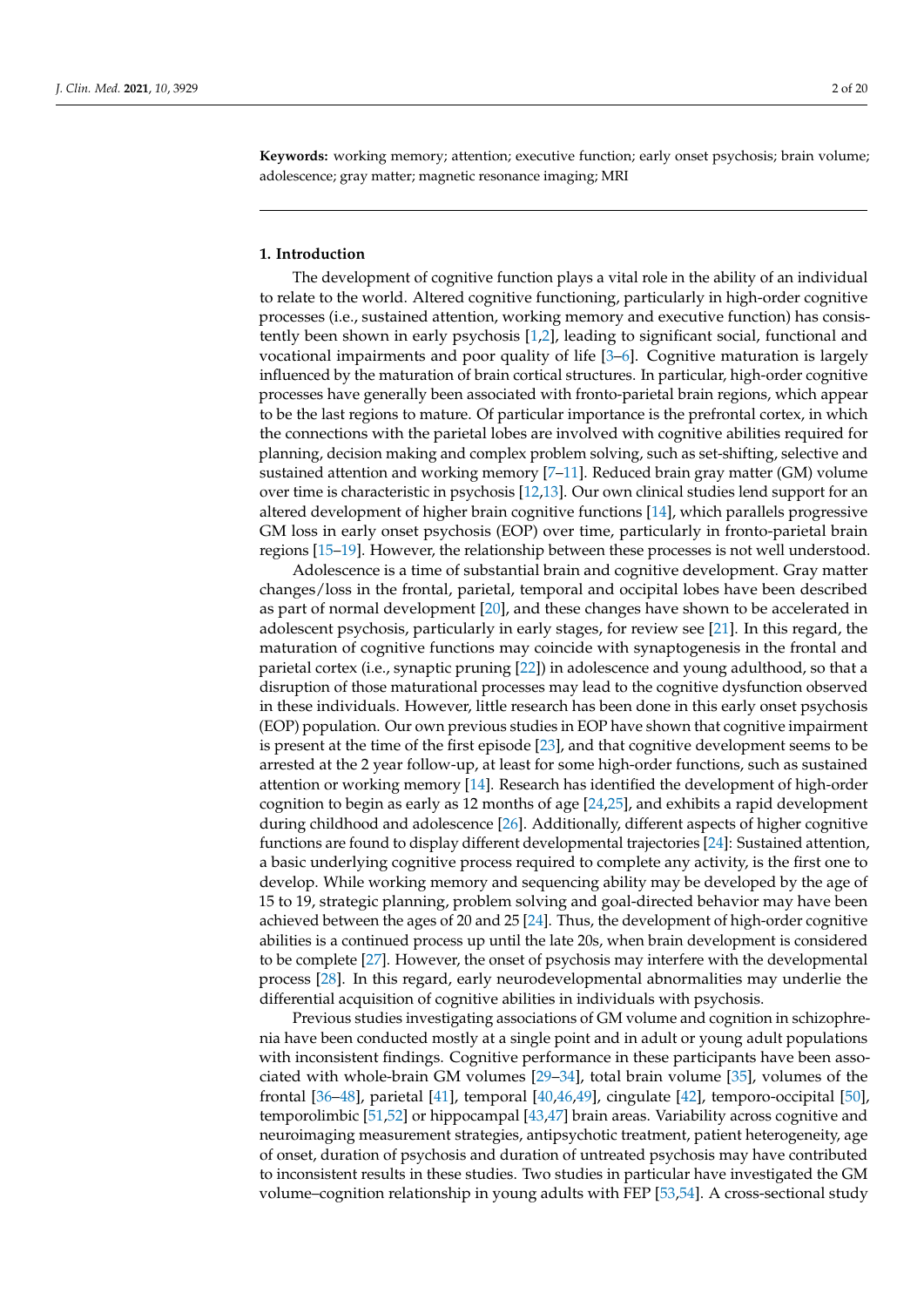investigating the relationship between brain volume and a combined measure of cognitive function (including measures of attention, working memory and verbal fluency such as the forward and backward digit span test from the Wechsler Memory Scale and the Controlled Oral Word Association Test, COWAT) suggest an association between GM volume in the frontal, parietal and temporal cortices, specifically inferior regions of the dorsolateral prefrontal cortex and cognitive performance in 122 FEP individuals (with mean age 28.9 (8.6) years) [\[53\]](#page-17-2). A longitudinal study investigating the association of GM volume and cognitive function (working memory, executive functioning and processing speed) over the early course of FEP found an association between GM volume decline over 80 months in the left parietal lobe, and worse executive function performance at baseline [\[54\]](#page-17-3). In the same study, an association between GM loss in the globus pallidus and left inferior parietal lobule, and a lower processing speed at baseline was found in a sample of 16 drug-naïve non-affective FEP participants (mean age 24.08 (7.21)) [\[54\]](#page-17-3). Finally, in a cross-sectional investigation in a mixed sample of 41 individuals with chronic schizophrenia and 4 FEP subjects, (mean age 40.49 (11.67)) significant correlations were found between generalized cognitive deficits (lower premorbid IQ, verbal memory, attention and processing speed) and GM reductions within left fronto-temporal regions [\[55\]](#page-17-4). Only a previous attempt in our group examined cognitive baseline predictors of 2 year GM volume reductions in first episodes of adolescent EOP, reporting a specific relationship between low IQ at baseline and reduced GM in bilateral frontal cortices in the subgroup of 34 participants with early onset schizophrenia (mean age 15.2 (1.7)) [\[19\]](#page-15-8). In addition, low performance in working memory at baseline was associated with decreased GM volume in the frontal lobe (bilaterally) in this same subsample [\[19\]](#page-15-8). To the best of our knowledge, no previous studies have explored this brain–cognition relationship longitudinally, neither in first-episode EOP nor in the context of a particularly sensitive developmental window such as adolescence.

The aim of this study is to explore the relationship between brain changes in frontal and parietal GM volume, and changes in high-order cognitive functions (particularly sustained attention, working memory and executive function performance) in adolescents with a first episode of EOP and controls over a 2 year period, using data from the longitudinal child and adolescent first-episode psychosis study (CAFEPS) [\[56\]](#page-17-5). Progressive brain changes in specific frontal and parietal volumes in the CAFEPS sample have previously been described, with individuals with EOP presenting with greater loss of GM volume than controls, over the two years after the onset of psychotic symptoms [\[13,](#page-15-5)[17,](#page-15-17)[18\]](#page-15-18). Moreover, a significant cognitive impairment in sustained attention, working memory and executive function over time was found in EOP individuals in the CAFEPS sample over the same period of time [\[14\]](#page-15-6). Therefore, we aimed to investigate the relationship between these two events in those participants with EOP and controls who underwent baseline and follow-up brain and cognitive assessments in the context of the CAFEPS study. Therefore, we aimed to take these results a step further, to investigate the relationship between these two events in those participants with EOP and controls who underwent baseline and follow-up brain and cognitive assessments using the same previously validated methodology. The study of EOP participants whose brain and cognitive development is still in progress at the time of the first episode provides a unique opportunity to compare their brain and cognitive maturation with that of controls, in search of specific patterns resulting from plausible neurodevelopmental processes occurring at this particular stage. We hypothesized that a progressive loss of frontal and parietal GM volume over the 2 year follow-up will be associated with poorer cognitive development in high-order cognitive functions that have traditionally been associated to fronto-parietal areas, such as sustained attention, working memory and executive function, in adolescents with a first episode of EOP.

# <span id="page-2-0"></span>**2. Materials and Methods**

## *2.1. Participants*

The detailed description of participants, recruitment and complete methodology of the multicenter longitudinal follow-up CAFEPS study in Spain has been reported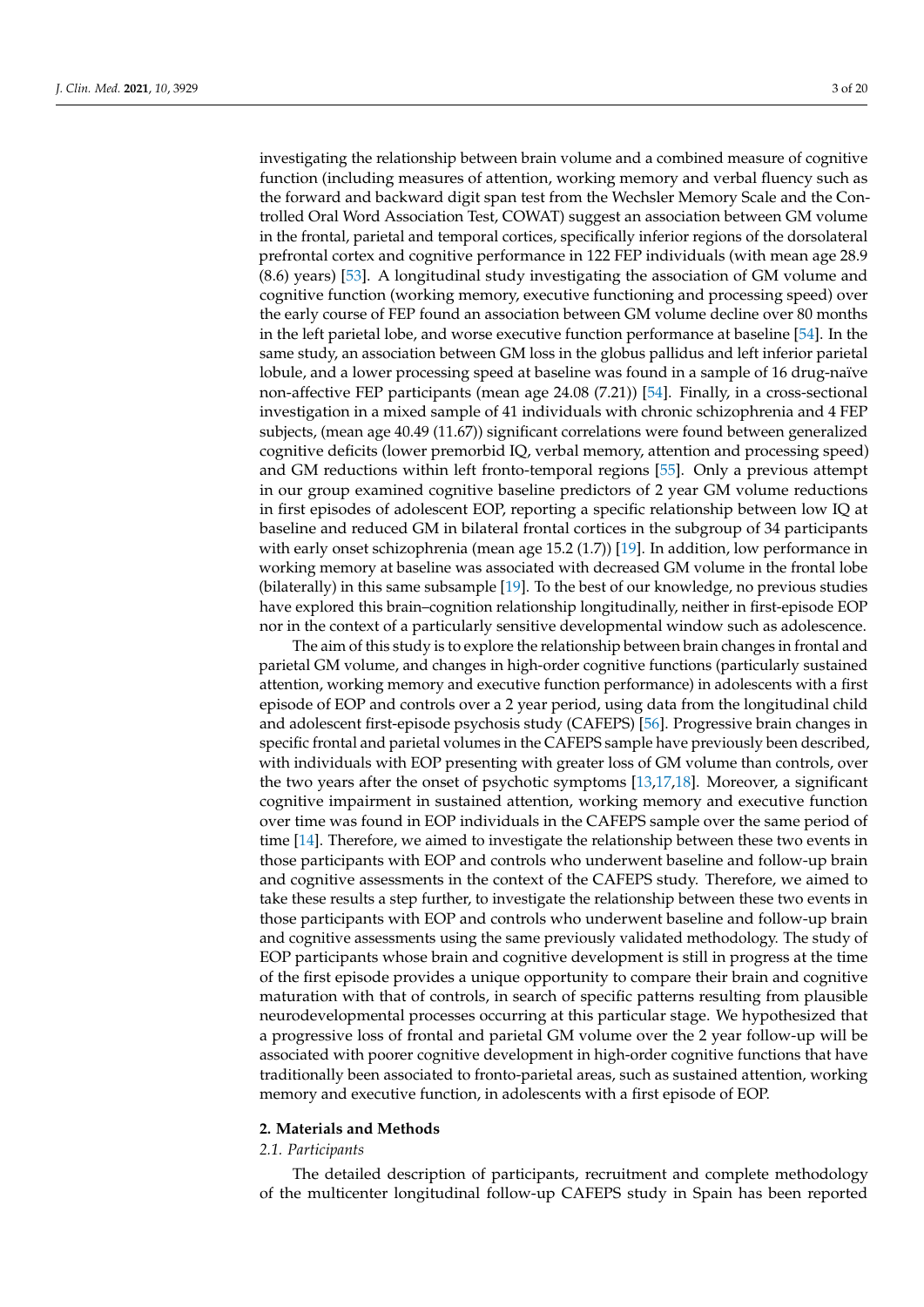2.1. Participants

previously  $[56]$ . A total of 110 individuals with a first episode of psychosis and their corresponding 98 matched controls were consecutively recruited in child and adolescent outpatient and inpatient units in 6 hospitals in Spain. The recruitment took place between patient and inpatient units in 6 hospitals in Spain. The recruitment took place between March 2003 and November 2005, according to the following inclusion and exclusion criteria. Participants were included if they/their legal guardians provided written informed consent and were aged between 7 and 17 years old and presented with a first episode of EOP of less than 6-months duration. Concomitant Axis I disorder, DSM-IV mental retardation, presence of any neurologic or pervasive developmental disorder, substance abuse, pregnancy or history of head trauma with loss of consciousness were exclusion criteria. Substance use was not an exclusion criterion if symptoms persisted 14 days after a negative routine urine drug test at first admission to the clinical centers. Controls were recruited from the same sociodemographic areas through dissemination by the hospital staff, word-ofmouth and advertisements. The study was approved by all the corresponding Institutional Review Boards at each of the participating clinical centers. All participants met MRS safety criteria. For this study purpose, only those participants that completed both baseline and<br>https://www.criteria.org/2002/2003 longitudinal cognitive and magnetic resonance imaging (MRI) assessments were included<br>in the distribution and magnetic resonance imaging (MRI) assessments were included in the analyses. Thus, a subsample of 33 first-episode EOP subjects (mean age 15.82;<br> $\frac{133,473}{2}$ ,  $\frac{147}{2}$ ,  $\frac{1}{2}$ ,  $\frac{1}{2}$ ,  $\frac{1}{2}$ ,  $\frac{1}{2}$ ,  $\frac{1}{2}$ ,  $\frac{1}{2}$ ,  $\frac{1}{2}$ ,  $\frac{1}{2}$ ,  $\frac{1}{2}$ ,  $\frac{1}{2$ range [\[11](#page-15-3)[–17\]](#page-15-17)) and 47 matched controls (mean age 15.26; range [\[13–](#page-15-5)[17\]](#page-15-17)) (mean inter-scan<br>internal (CD) and 47 matched controls (mean age 15.26; range [13–17]) (mean inter-scan interval (SD) = 25.11 [2.48] months) were considered from the original CAFEPS sample  $\frac{1}{2}$  (see Figure [1\)](#page-3-0). There were no differences in age, sex or clinical or functional characteristics between those participants with EOP who completed and the ones who did not complete between those participants with EOP who completed and the ones who did not complete the correspondent baseline and 2 year follow-up MRI and cognitive assessments (i.e., had ones who did baseline and 2 year follow-up MRI and cognitive data—see Supplementary<br>either no valid baseline and/or follow-up MRI and/or cognitive data—see Supplementary Table S1). concerne assessment and the computation of the cognitive and the computation of the computation of the concerned of  $\Gamma$  $\frac{1}{\sqrt{2}}$ 

<span id="page-3-0"></span>

Figure 1. Flowchart for completers and non-completers. Non-completers are participants for whom **Figure 1.** Flowchart for completers and non-completers. Non-completers are participants for whom we do not have a baseline or follow-up cognitive or magnetic resonance imaging data, or from we do not have a baseline or follow-up cognitive or magnetic resonance imaging data, or from whom whom the data were not good enough to be used for the study. the data were not good enough to be used for the study.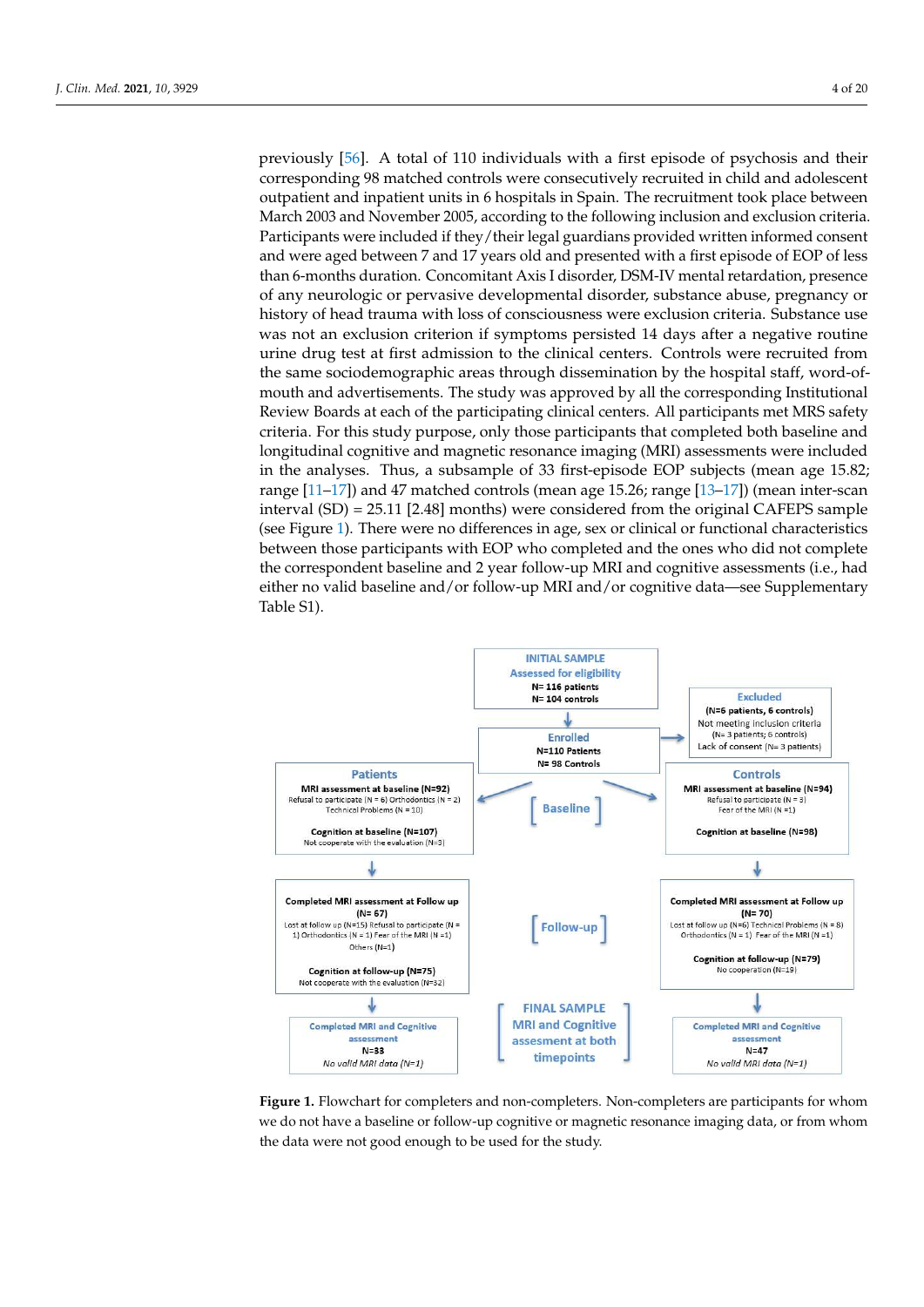# *2.2. Clinical Assessment*

Diagnosis or its absence was established at baseline according to DSM-IV criteria, using the Spanish version of the semi-structured diagnostic interview; the Kiddie-Schedule for Affective Disorders and Schizophrenia, Present and Lifetime version (K-SADS-PL) [\[57](#page-17-6)[,58\]](#page-17-7); with which accuracy of diagnosis of psychosis was reviewed at the 2 year follow-up. The diagnosis established at follow-up was used for descriptive purposes only, and was grouped into three main diagnostic categories: schizophrenia ( $N = 13$ ) bipolar disorder ( $N = 11$ ) and other psychoses ( $N = 9$ ; including schizoaffective disorder  $N = 2$ , depression with psychotic features  $N = 1$ , psychosis not otherwise specified  $N = 6$ ).

The same trained psychiatrist conducted clinical and functional assessments for each EOP participant at both baseline and 2 year visits. Severity of symptoms was assessed using the Positive and Negative Syndrome Scale (PANSS) [\[59](#page-17-8)[,60\]](#page-17-9). Prior to recruitment, inter-rater reliability for the PANSS was determined in an independent sample of 10 individuals with psychosis, using the interclass correlation coefficient (ICC), which was always superior to 0.80. Level of general occupational, social and psychosocial functioning was determined using the Children Global Assessment of Functioning (C-GAF) scale [\[61\]](#page-17-10). Duration of untreated psychosis was calculated by asking EOP subjects/parents at the first interview about the approximate date of first appearance of positive psychotic symptoms within the first psychotic episode and by reviewing clinical case notes [\[62\]](#page-17-11). Neurodevelopmental history (normal or pathological acquisition of psychomotor, language and reading and writing milestones) was also explored by asking the parents at baseline. Chlorpromazine equivalents were used to derive the dosage of antipsychotic treatment at baseline and follow-up, and to calculate the cumulative doses taken during the scan interval [\[63](#page-17-12)[,64\]](#page-17-13).

## *2.3. Cognitive Assessment*

Cognitive function was assessed at baseline and at two year follow-up using a comprehensive neuropsychological battery, including those cognitive functions consistently described as being affected in psychosis [\[1](#page-14-0)[,2\]](#page-14-1) (i.e., sustained attention, working memory, learning and memory and executive function). Participants completed this cognitive evaluation when considered to be psychopathologically stable (i.e., within 4 weeks after recruitment to the study). Of those, only high-order cognitive measures considered to be related to the frontal [\[42,](#page-16-10)[47,](#page-16-13)[65](#page-17-14)[–70\]](#page-17-15) and parietal regions [\[71,](#page-17-16)[72\]](#page-17-17) were selected, comprising the following cognitive test and their correspondent derived neuropsychological variables of sustained attention (digits forwards subtest of the Wechsler Adult Intelligence scale, WAIS-III (Wechsler Adult Intelligence Scale, WAIS-III; 1997), time to complete Trail Making Test part A, TMT-A [\[73\]](#page-17-18), total number of correct items from Words and Colors Stroop Test [\[74\]](#page-17-19), total number of correct responses and average reaction time from the Continuous Performance Test, CPT [\[75\]](#page-17-20)); working memory (digits backwards and letter-number sequencing subtests, WAIS-III [\[76\]](#page-17-21)); and executive function (TMT B/A [\[73\]](#page-17-18), number of errors, number of perseverative errors and number of categories of the Wisconsin Card Sorting Test, WCST [\[77\]](#page-17-22), Stroop interference score and total number of correct words from the Verbal Fluency Test, FAS (Benton y Hamsher, 1989) and total number of correct words from the Controlled Oral Word Association Test, COWAT [\[78\]](#page-18-0)) (See Table [1\)](#page-5-0).

Psychologists that were trained in the use of the cognitive battery conducted all neuropsychological assessments. Inter-rater reliability for administration and scoring of the cognitive scales was determined using the ICC in an independent sample of 10 subjects prior to the baseline assessments (>0.85 for all instruments). Raw test scores were converted to z-scores (mean = 0, standard deviation,  $SD = \pm 1$ ) based on the cognitive performance of the control group at baseline. The sample was divided into three age groups to minimize the effect of age and education on cognitive performance (aged 11–14, aged 15–16 and aged 17 in accordance with our previous research in the CAFEPS sample [\[14](#page-15-6)[,23\]](#page-15-12). A summary score for each cognitive domain at both baseline and 2 year assessment times, and a measure of change at follow-up (2 year follow-up minus baseline) was calculated based on z-scores. The z-score sign was changed from plus to minus and vice versa for the higher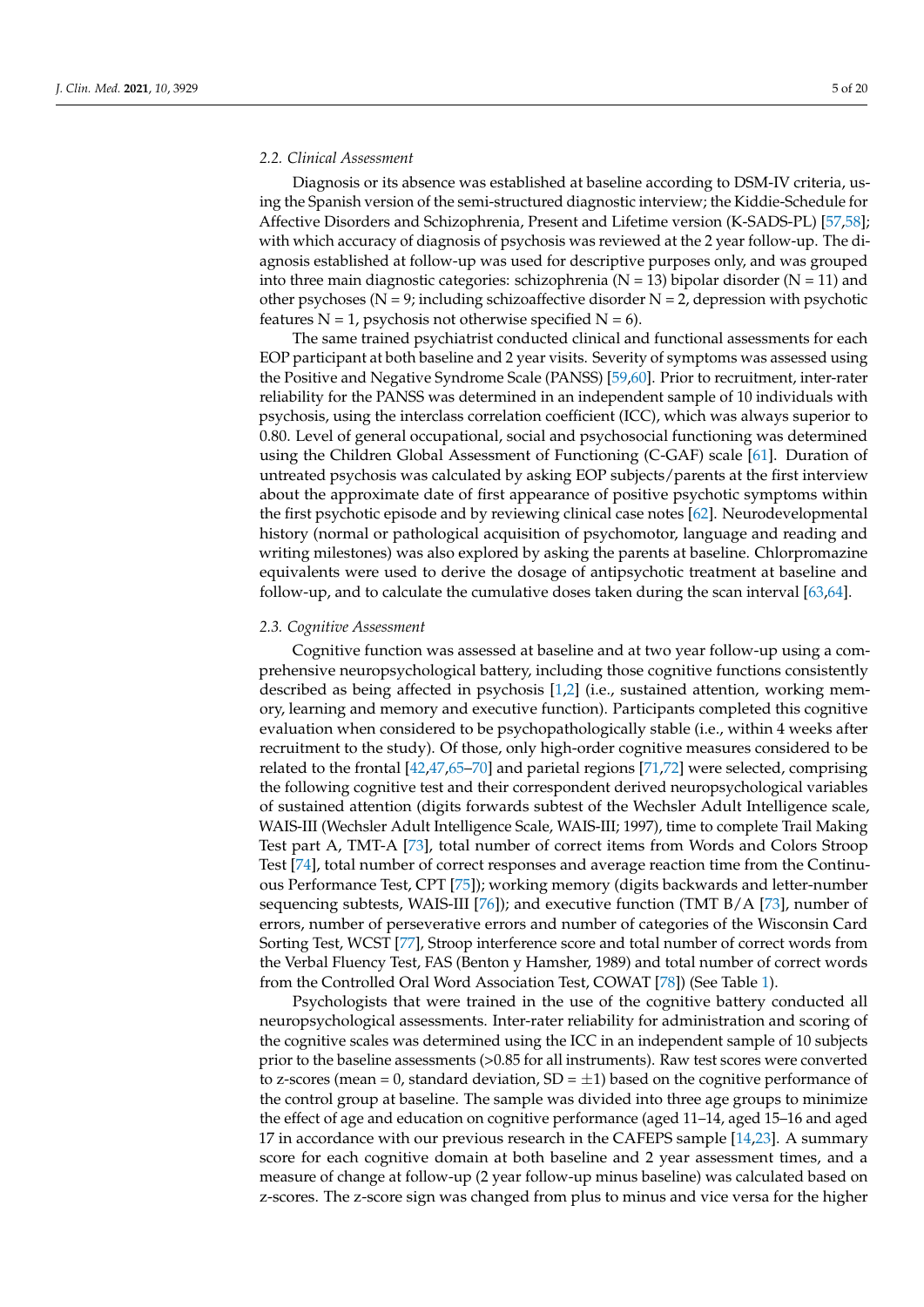scores, to always reflect better performance as required (i.e., time to complete the TMT-A and TMT-B, WCST errors). Z-scores were also truncated at  $\pm 4$ , to avoid outlying variables.

<span id="page-5-0"></span>**Table 1.** Neuropsychological test and variables used to evaluate cognitive function performance at baseline and at two year follow-up.

| <b>Cognitive Domain</b>   | Neuropsychological Variable                          |  |  |  |  |
|---------------------------|------------------------------------------------------|--|--|--|--|
| Sustained Attention       | WAIS-III Digits Forward                              |  |  |  |  |
|                           | Time to complete TMT-A                               |  |  |  |  |
|                           | Number of correct items Stroop 1 words and 2 colours |  |  |  |  |
|                           | Number of correct responses CPT                      |  |  |  |  |
|                           | Average reaction time CPT                            |  |  |  |  |
| Working Memory            | WAIS-III Digits Backward                             |  |  |  |  |
|                           | WAIS-III Number-Letter Sequencing                    |  |  |  |  |
|                           | TMT Derived Score TMTB-TMTA                          |  |  |  |  |
|                           | Number of words FAS                                  |  |  |  |  |
|                           | Number of words COWAT                                |  |  |  |  |
| <b>Executive Function</b> | Stroop Interference score                            |  |  |  |  |
|                           | WCST number of perseverative errors                  |  |  |  |  |
|                           | WCST number of errors                                |  |  |  |  |
|                           | WCST number of categories                            |  |  |  |  |

WAIS-III, Wechsler Adult Intelligence Scale, 3rd Edition; TMT-A, Trail Making Test, Part A; TMT-B, Trail Making Test, Part B; CPT, Conners' Continuous Performance Test; TAVEC, Spanish version of the California Verbal Learning Test; FAS, Verbal fluency test; COWAT, Control Oral Word Association Test (Category Test); WCST, Wisconsin Card Sorting Test.

## *2.4. Brain Imaging*

## 2.4.1. MRI Acquisition and Processing

Participants underwent anatomical brain MRI at baseline and at the 2 year follow-up visit in five different 1.5-T scanners: two Siemens Symphony, two General Electric Signa and one Philips ACS Gyroscan. Each individual was scanned with the same scanner at both baseline and follow-up. Data were collected from each center and processed at one site. MRI scans were acquired in axial orientation for each subject, a T1-weighted 3D gradient echo (voxel size  $1 \times 1 \times 1.5$  mm) and a T2-weighted Turbo-Spin-Echo sequence (voxel size  $1 \times 1 \times 3.5$  mm). Full details about the acquisition parameters at each site, comparability between machines for this study and the limitations involved in the analysis of multicenter data are provided elsewhere [\[79\]](#page-18-1). In keeping with our previous studies using this sample [\[17](#page-15-17)[,18](#page-15-18)[,80\]](#page-18-2), lobar volumes of GM were obtained by using an automated method based on the Talairach proportional grid system [\[79](#page-18-1)[,81](#page-18-3)[–84\]](#page-18-4). Processed images were visually inspected and manually corrected by a single blind operator. Brain images from a sample of five randomly selected participants were used to test the consistency of the rater prior to conducting the whole segmentation procedure in the images of the study sample. The intra-class correlation coefficients ranged from 0.96 to 0.99 for lobar GM measurements [\[79\]](#page-18-1).

## 2.4.2. Segmentation and Regions of Interest (ROI) Definition

MRI images were processed using locally developed software, incorporating a variety of image processing and quantification tools [\[79](#page-18-1)[,84\]](#page-18-4). To obtain lobar volume measurements, we used a method for semi-automated segmentation of the brain based on the Talairach proportional grid system, which includes a grid template in which all sectors are assigned to particular regions [\[81](#page-18-3)[,82\]](#page-18-5). A two-step procedure was followed [\[84\]](#page-18-4): (1) An initial segmentation of cerebral tissues into GM, white matter (WM) and CSF was obtained using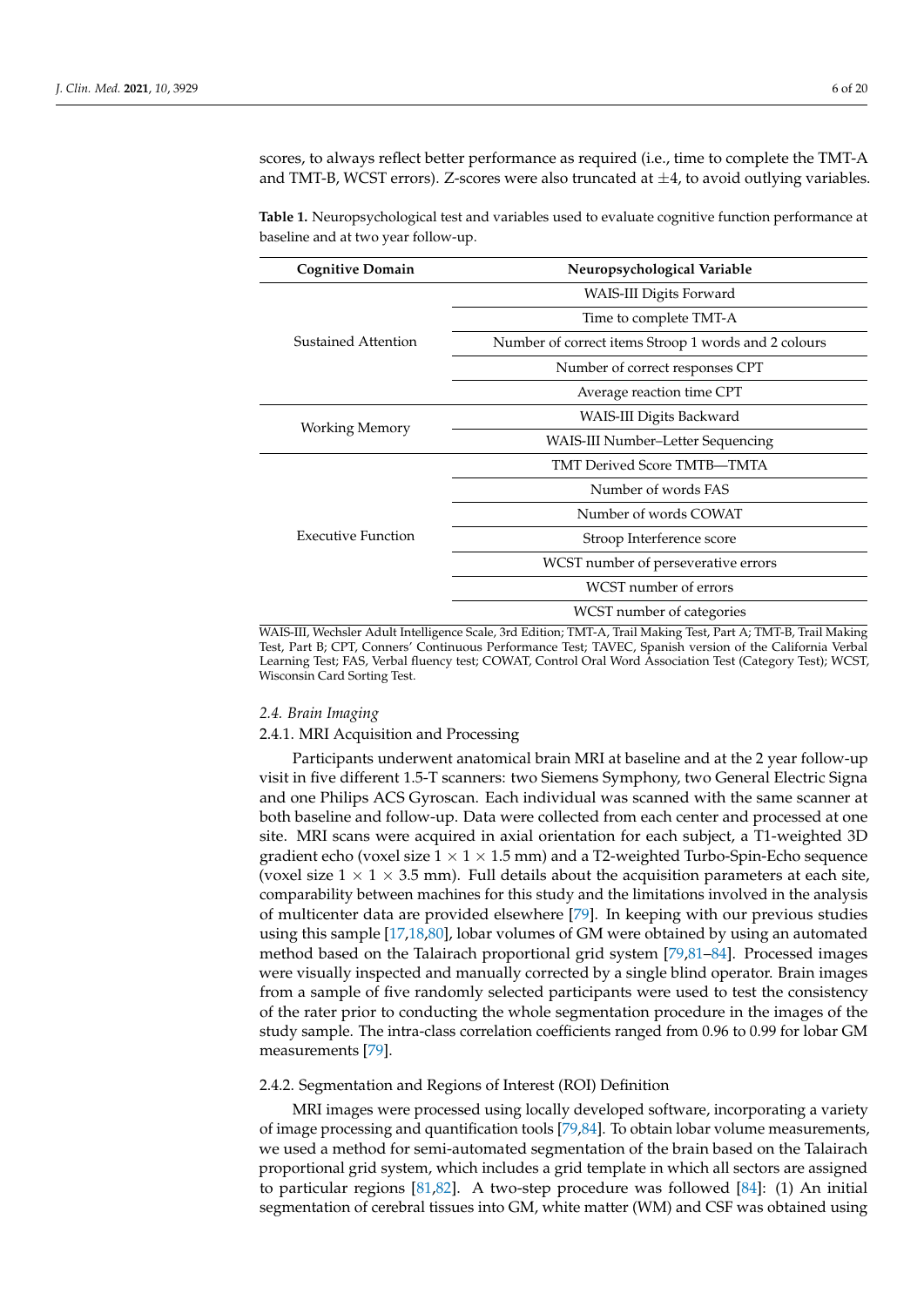Statistical Parametric Mapping 2 (SPM2) routines for multimodal (T1 & T2) segmentation. The SPM algorithm for tissue segmentation includes a multi-modal method to eliminate the effect of radiofrequency field inhomogeneities [\[83\]](#page-18-6), which was proven to be more robust than single-modality in a multicenter setup [\[79\]](#page-18-1). (2) The Talairach grid was built on each edited brain MRI by manually selecting the position of the anterior and posterior commissures (AC, PC), and establishing a third point position in the mid-sagittal plane. The AC-PC line was set in the axial horizontal plane, and the inter-hemispheric plane in the vertical orientation [\[85\]](#page-18-7). Our software application automatically finds the outer brain limits in Talairach orientation, and 3D grids are then built for each brain. The Talairach grid, a piecewise linear transformation and a tessellation of the brain into a 3D grid of 1056 cells, represents homologous brain regions across subjects [\[85\]](#page-18-7). The ROI measurements were obtained by superimposing the 3D tissue masks corresponding to GM, WM and CSF onto each subject's Talairach grid, where the regions of interest were defined as sets of Talairach grid cells [\[79,](#page-18-1)[82,](#page-18-5)[83\]](#page-18-6). Volumes for each tissue type in Talairach space were measured on the MRI registered to the Talairach space, by summing up the data from the Talairach grid cells associated with each ROI [\[84\]](#page-18-4).

The validity of this procedure has already been proven suitable for volumetric studies [\[81](#page-18-3)[,82](#page-18-5)[,84\]](#page-18-4) in our own longitudinal [\[17,](#page-15-17)[18\]](#page-15-18) and other multicenter studies [\[79](#page-18-1)[,80](#page-18-2)[,86\]](#page-18-8).

Based on our own previous findings on brain volume changes and cognitive development in this sample [\[14,](#page-15-6)[17\]](#page-15-17), the ROIs selected and included in the analysis were the frontal and parietal lobes. These fronto-parietal regions were among the brain regions most likely to present volume changes over time in adolescent first-episode subjects [\[17,](#page-15-17)[18](#page-15-18)[,87](#page-18-9)[,88\]](#page-18-10), and have been associated with high-order cognitive processes, such as sustained attention, working memory and executive function [\[89](#page-18-11)[–99\]](#page-18-12). Volumes were obtained in both left and right hemispheres. Intracranial volume (ICV) was derived as the sum of the total GM, WM and CSF volumes, including the cerebellum [\[17](#page-15-17)[,18\]](#page-15-18). This data was exported to SPSS, version 25.0 (Chicago, Illinois) for statistical analyses.

The longitudinal change in volume was measured as the difference between follow-up (vol2) and initial volume at baseline (vol1) of the ROI, and described as a percentage calculated as follows [\[17](#page-15-17)[,18\]](#page-15-18):

Longitudinal Change =  $((\text{vol}2 - \text{vol}1)/\text{vol}1) \times 100$ 

## *2.5. Statistical Analyses*

Normal distribution of variables was examined with the Kolmogorov–Smirnov test. Means and standard deviations (SD) were used to describe continuous variables. Frequencies were used to describe discrete variables. Differences between EOP individuals and controls in demographic, neuropsychological and clinical data were assessed by means of Student's t-test, Fisher's test and chi-square tests, according to the type of variable.

In order to examine the relationships between change in frontal and parietal GM volumes and change in cognitive performance in the sustained attention, working memory and executive function domains (composite z-scores), a series of backwards stepwise regression analyses were conducted. These models were built using relative within-subject longitudinal volume change (described above as a percentage) in bilateral frontal and parietal GM volumes, respectively, as independent variables, and changes at follow-up (2 year follow-up minus baseline) in cognitive outcomes as dependent variables. In congruence with our previous studies using this sample, the models included age, months of inter-scan interval and inter-scan ICV change as covariates of no interest. These three covariates were included in the model because of their potential effect on volume data. Assuming that ICV would be constant, inter-scan ICV change was included to remove a potential effect of spurious method variance associated with change from ICV1 to ICV2 [\[17,](#page-15-17)[18\]](#page-15-18). In order to increase predictive power and avoid overfitting the model, a backwards stepwise regression model was built for each dependent variable, including one ROI at a time as a predictive variable together with the variables of no interest. These models were built for EOP participants and controls separately.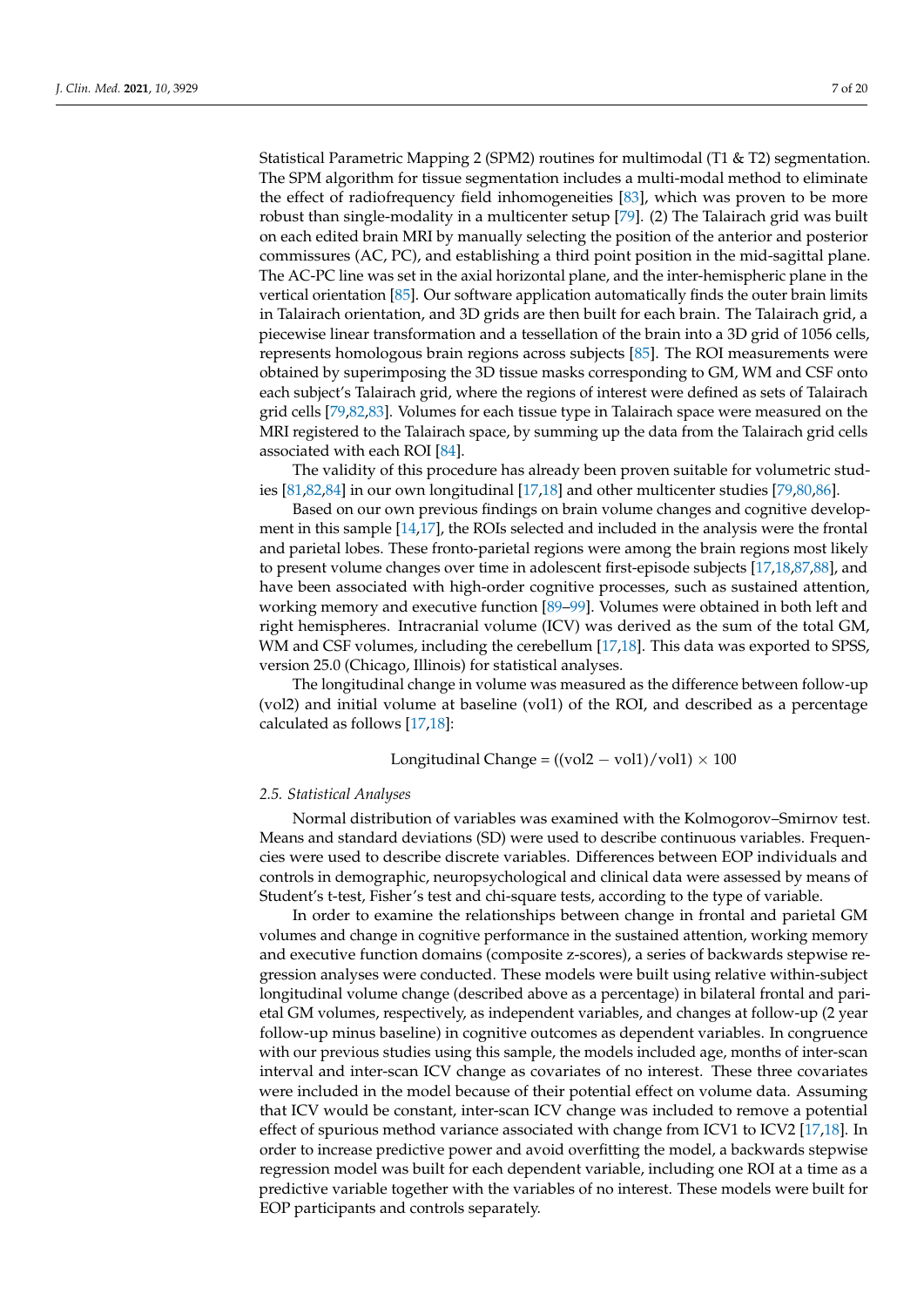A final model was built in order to further analyze the predictive value of those independent variables that demonstrated significant associations with the primary variables of interest, entering only those variables, which emerged as significant predictors for each cognitive outcome.

Pearson's linear correlation coefficients were used to rule out potential effects of medication on brain changes, and of medication and symptom changes on cognitive performance over time by examining their associations.

All statistical analyses were performed using IBM SPSS v25 (Statistical Package for the Social Sciences, IBM Corporation). Statistical significance was set at  $\alpha$  < 0.05.

## **3. Results**

## *3.1. Sociodemographic and Clinical Characteristics*

Individuals with EOP were not significantly different from controls, in terms of age, sex, parental socioeconomic status, years of education, developmental history, race or handedness (see Table [2\)](#page-7-0). There were significant differences between groups for estimated IQ at baseline, consistent with previous reports on this sample [\[14,](#page-15-6)[23\]](#page-15-12) and for months of inter-scan interval in our sample (see Table [2\)](#page-7-0). The mean duration of the illness, defined as the time between the appearance of their first positive symptoms and their baseline MRI scan, was  $3.12 \pm 2.75$  months for the EOP sample included in the current analyses. Duration of antipsychotic treatment at baseline was  $3 \pm 1.87$  weeks (mean daily dose  $277.7 \pm 150.4$  mg in chlorpromazine equivalents [\[63](#page-17-12)[,64\]](#page-17-13).

<span id="page-7-0"></span>

|                                                                     | <b>EOP</b><br>$n = 33$ |           | Controls<br>$n=47$       |                          | Test <sup>a</sup> | $p$ -Value                         |
|---------------------------------------------------------------------|------------------------|-----------|--------------------------|--------------------------|-------------------|------------------------------------|
|                                                                     | Mean                   | <b>DS</b> | Mean                     | <b>DS</b>                |                   |                                    |
| Age (Years) [range]                                                 | 15.82 [11-17]          | 1.467     | 15.26 [13-17]            | 1.343                    | $t = 1.776$       | $p = 0.080$                        |
| Sex (Female/Male)                                                   | 14/19                  |           | 17/30                    |                          | $X2 = 0.319$      | $p = 0.572$                        |
| <b>Education (Years)</b>                                            | 8.885                  | 1.805     | 8.77                     | 1.371                    | $t = 0.232$       | $p = 0.817$                        |
| Parental Socioeconomic Status <sup>b</sup><br>(1/2/3/4/5)           | 7/10/7/5/4/            |           | 3/14/13/3/14             |                          | $X2 = 7.915$      | $p = 0.095$                        |
| Race/Ethnicity<br>(Caucasian/Other)                                 | 32/1                   |           | 44/3                     |                          | $X2 = 0.459$      | $p = 0.639$ Fisher's<br>exact test |
| Diagnosis at follow-up <sup>c</sup><br>(SZ/BP/Others)               | 13/11/09               |           |                          |                          |                   | $\overline{\phantom{0}}$           |
| Handedness (Right/Left/Mixed)                                       | 27/6/00                |           | 42/3/2                   |                          | $X2 = 3.931$      | $p = 0.140$                        |
| <b>Psychomotor Development</b><br>(No. Normal/Pathology)            | 31/2                   |           | 44/3                     |                          | $X2 = 0.003$      | $p = 0.953$ Fisher's<br>exact test |
| Language Development<br>(No. Normal/Pathology)                      | 27/6                   |           | 42/5                     |                          | $X2 = 0.930$      | $p = 0.347$ Fisher's<br>exact test |
| <b>Reading and Writing</b><br>Development<br>(No. Normal/Pathology) | 29/4                   |           | 44/3                     |                          | $X2 = 0.800$      | $p = 0.439$ Fisher's<br>exact test |
| <b>Estimated IQ (Baseline)</b>                                      | 81.21                  | 16.435    | 104.32                   | 14.223                   | $t = -5.998$      | $p = 0.000$                        |
| <b>PANSS Negative (Baseline)</b>                                    | 18.82                  | 8.921     | $\overline{\phantom{a}}$ | $\overline{\phantom{a}}$ |                   |                                    |
| <b>PANSS Positive (Baseline)</b>                                    | 24.97                  | 5.987     |                          | $\overline{\phantom{0}}$ |                   |                                    |
| <b>GAF</b> (Baseline)                                               | 34.64                  | 15.56     |                          | $\overline{\phantom{0}}$ |                   | -                                  |
| Duration of untreated psychosis<br>(Days)                           | 53.58                  | 52.431    |                          |                          |                   |                                    |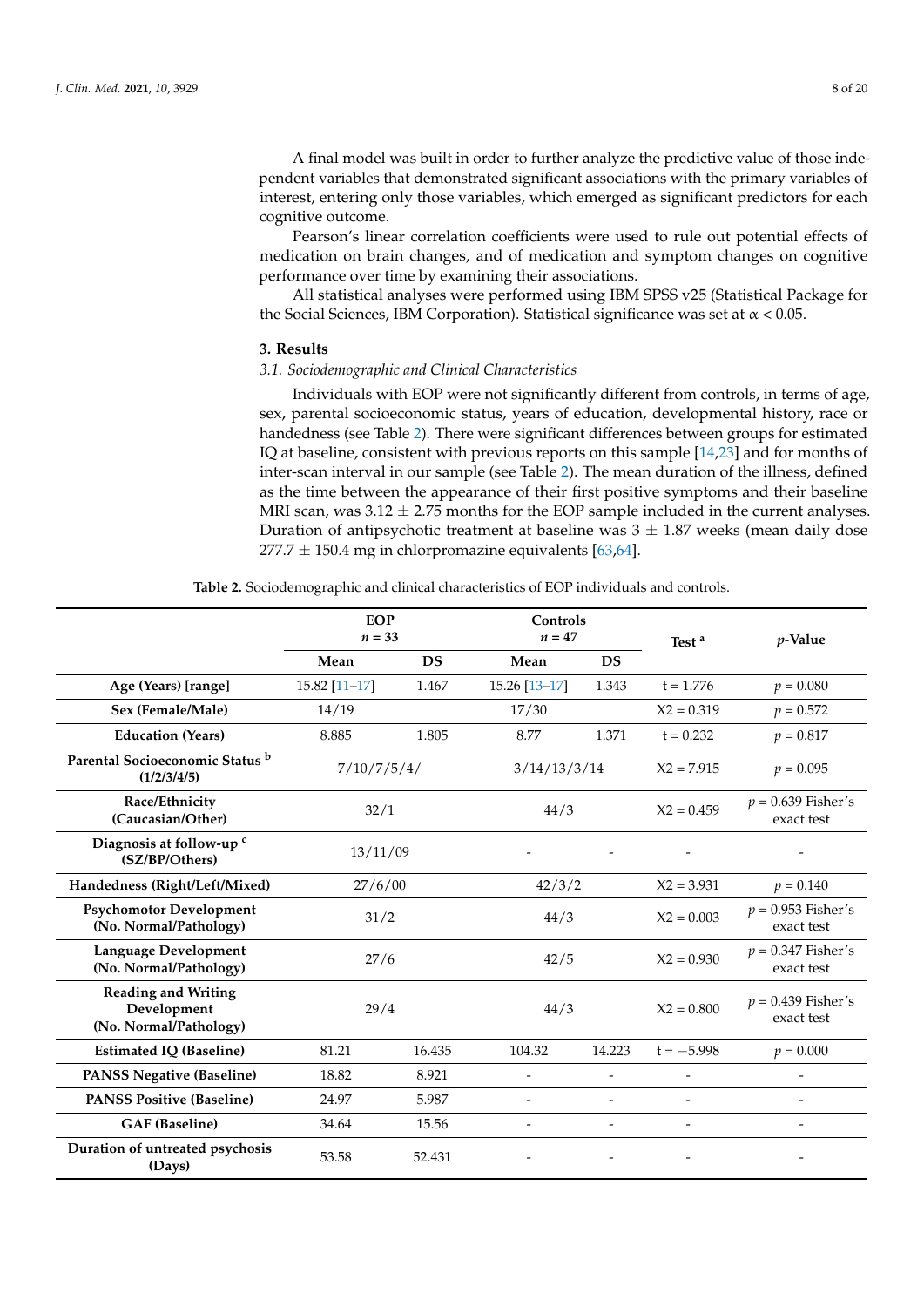|                                                                                                                     | <b>EOP</b><br>$n = 33$ |             | Controls<br>$n=47$ |           | Test <sup>a</sup> | <i>p</i> -Value |
|---------------------------------------------------------------------------------------------------------------------|------------------------|-------------|--------------------|-----------|-------------------|-----------------|
|                                                                                                                     | Mean                   | DS          | Mean               | <b>DS</b> |                   |                 |
| MRI Between-scan follow-up<br>period (Months)                                                                       | 24.45                  | 2.152       | 25.57              | 2.483     | $F = 0.33$        | $p = 0.039$     |
| Duration of antipsychotic<br>treatment at baseline MRI<br>(Weeks)                                                   | 3                      | 1.87        |                    |           |                   |                 |
| Cumulative antipsychotic<br>dosage (mg) Chlorpromazine<br>equivalents <sup>d</sup>                                  | 149.369, 2             | 104.428, 42 |                    |           |                   |                 |
| Antipsychotic treatment at<br>baseline (No.) (Olanza-<br>pine/Risperidone/Quetia-<br>pine/Ziprasidone) <sup>e</sup> | 9/18/8/2               |             |                    |           |                   |                 |
| Antidepressive Treatment at<br>baseline (No.) (Paroxe-<br>tine/Venlafaxine/Fluoxetine)                              | 1/2/02                 |             |                    |           |                   |                 |
| <b>Mood Stabilizers at baseline</b><br>(No.) (Lithium/Oxcarbaze-<br>pine/Valproate)                                 | 3/1/01                 |             |                    |           |                   |                 |

**Table 2.** *Cont*.

Abbreviations: GAF, Children's Global Assessment of Functioning; MRI, magnetic resonance imaging; PANSS, Positive and Negative Syndrome Scale. IQ = intellectual quotient. [<sup>a</sup>] Two sample *t*-test was used for comparisons between quantitative measures, and Fisher's exact or Pearson's chi-square test was used for comparisons between qualitative measures  $(p < 0.05)$ . [<sup>b</sup>] Parental socioeconomic status assessed with the Hollingshead Scale (ranging from 1 to 5) (Hollingshead and Redlich 1954). A rating of 5 corresponds to the highest socioeconomic status and a rating of 1 to the lowest. [<sup>c</sup>] Diagnosis: SZ, schizophrenia; BP, bipolar disorder; Others (schizoaffective disorder, depression with psychotic features and psychosis not otherwise specified) (see Section [2](#page-2-0) "Methods"). [<sup>d</sup>] Chlorpromazine equivalents were used to derive the dosage of antipsychotic treatment at baseline and follow-up, and to calculate the cumulative doses taken during the scan interval. [<sup>e</sup>] Patients were polymedicated, increasing the sample size for medication. At baseline four patients were taking two antipsychotics.

> *3.2. Relationship and Predictive Value of Change in Brain Volume Measures over Change in Cognitive Performance at Two Year Follow-Up*

A total of four backwards regression models were built for each cognitive outcome (sustained attention, working memory, executive function) including one ROI for time together with the variables of no interest as predictors, for EOP individuals and controls separately (see Methods). For the sake of conciseness and clarity, only the main significant results are provided in Table [3.](#page-9-0) Tables showing all the regression models can be seen in Supplementary Table S2.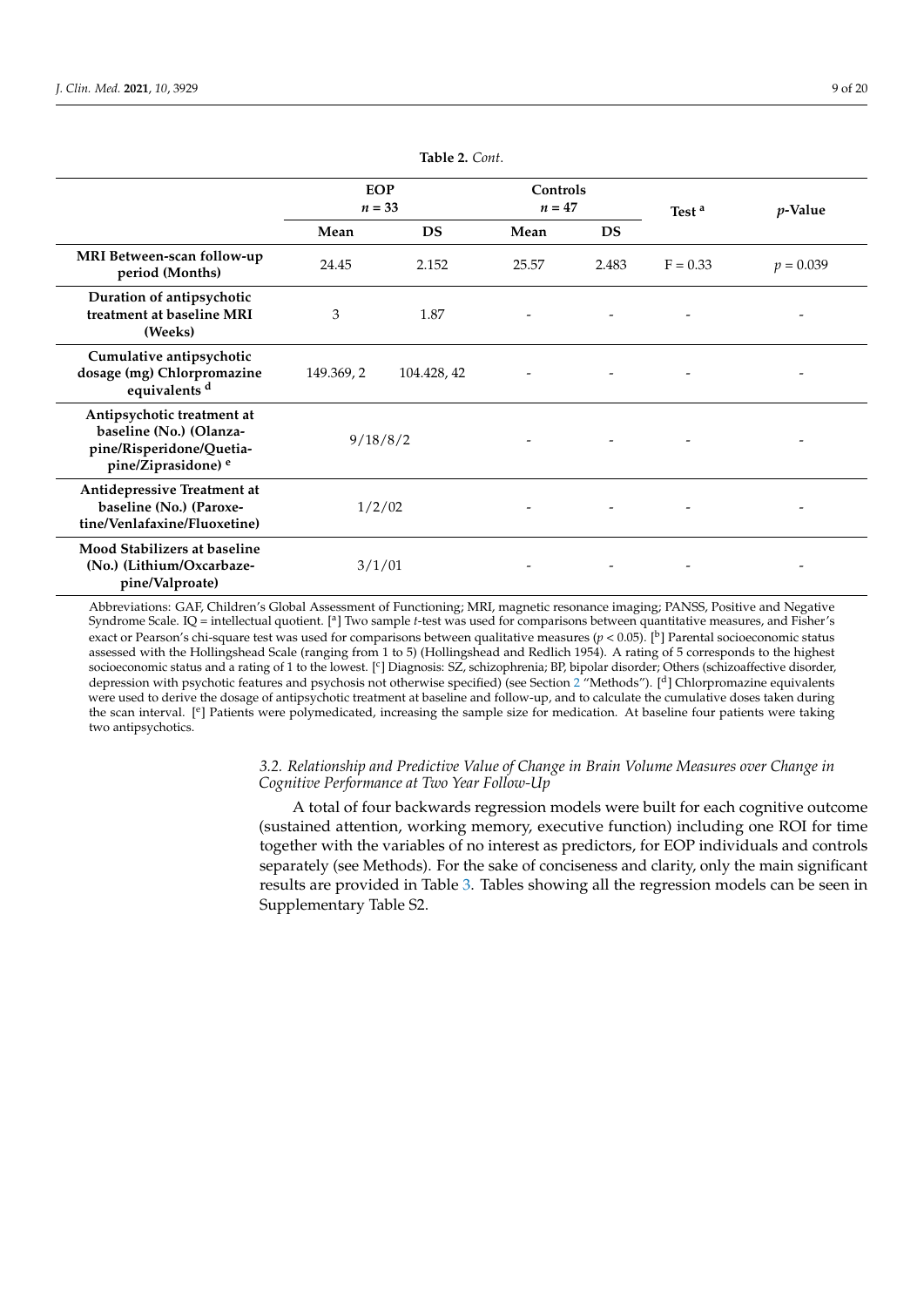|                                                                                                                  |              | DV *: CHANGE IN WORKING MEMORY OVER TIME                                                                    |                         |                                                                                                              |                                       |  |
|------------------------------------------------------------------------------------------------------------------|--------------|-------------------------------------------------------------------------------------------------------------|-------------------------|--------------------------------------------------------------------------------------------------------------|---------------------------------------|--|
|                                                                                                                  |              | PREDICTORS: Change in Frontal Left GM Volume, age, months of inter-scan interval and interscan ICV change.  |                         |                                                                                                              |                                       |  |
| <b>Model Summary</b>                                                                                             | $\mathbb{R}$ | $\mathbb{R}^2$                                                                                              | Adjusted $R^2$          | <b>Standard Error of the Estimate</b>                                                                        |                                       |  |
|                                                                                                                  | 0.550        | 0.303                                                                                                       | 0.256                   |                                                                                                              | 1.039                                 |  |
| Model 4                                                                                                          | B            | <b>Standard Error</b>                                                                                       | <b>Beta</b>             | t                                                                                                            | p                                     |  |
| Change in Frontal<br>Left GM Volume                                                                              | 0.096        | 0.034                                                                                                       | 0.441                   | 2.854                                                                                                        | 0.008                                 |  |
| Age                                                                                                              | 0.027        | 0.010                                                                                                       | 0.412                   | 2.666                                                                                                        | 0.012                                 |  |
|                                                                                                                  |              | PREDICTORS: Change in Frontal Right GM Volume, age, months of inter-scan interval and interscan ICV change. |                         |                                                                                                              |                                       |  |
| <b>Model Summary</b>                                                                                             | $\mathbf R$  | $\mathbb{R}^2$                                                                                              | Adjusted $\mathbb{R}^2$ | <b>Standard Error of the Estimate</b>                                                                        |                                       |  |
|                                                                                                                  | 0.523        | 0.274                                                                                                       | 0.225                   |                                                                                                              | 1.061                                 |  |
| Model 4                                                                                                          | B            | <b>Standard Error</b>                                                                                       | <b>Beta</b>             | t                                                                                                            | p                                     |  |
| Change in Frontal<br><b>Right GM Volume</b>                                                                      | 0.089        | 0.035                                                                                                       | 0.400                   | 2.570                                                                                                        | 0.015                                 |  |
| Age                                                                                                              | 0.023        | 0.010                                                                                                       | 0.347                   | 2.230                                                                                                        | 0.033                                 |  |
|                                                                                                                  |              | PREDICTORS: Change in Parietal Left GM Volume, age, months of inter-scan interval and interscan ICV change. |                         |                                                                                                              |                                       |  |
| <b>Model Summary</b>                                                                                             | $\mathbb{R}$ | $\mathbb{R}^2$                                                                                              | Adjusted $\mathbb{R}^2$ |                                                                                                              | <b>Standard Error of the Estimate</b> |  |
|                                                                                                                  | 0.556        | 0.309                                                                                                       | 0.263                   |                                                                                                              | 1.035                                 |  |
| Model 4                                                                                                          | B            | <b>Standard Error</b>                                                                                       | <b>Beta</b>             | t                                                                                                            | p                                     |  |
| Change in Parietal<br><b>Left GM Volume</b>                                                                      | 0.119        | 0.041                                                                                                       | 0.451                   | 2.910                                                                                                        | 0.007                                 |  |
| Age                                                                                                              | 0.028        | 0.010                                                                                                       | 0.426                   | 2.752                                                                                                        | 0.010                                 |  |
|                                                                                                                  |              |                                                                                                             |                         | PREDICTORS: Change in Parietal Right GM Volume, age, months of inter-scan interval and interscan ICV change. |                                       |  |
|                                                                                                                  |              |                                                                                                             |                         |                                                                                                              |                                       |  |
|                                                                                                                  | $\mathbb{R}$ | $R^2$                                                                                                       | Adjusted $\mathbb{R}^2$ |                                                                                                              | <b>Standard Error of the Estimate</b> |  |
| <b>Model Summary</b>                                                                                             | 0.523        | 0.274                                                                                                       | 0.225                   |                                                                                                              | 1.061                                 |  |
| Model 4                                                                                                          | B            | <b>Standard Error</b>                                                                                       | <b>Beta</b>             | t                                                                                                            | p                                     |  |
| Change in Parietal<br><b>Right GM Volume</b>                                                                     | 0.125        | 0.049                                                                                                       | 0.403                   | 2.571                                                                                                        | 0.015                                 |  |
| Age                                                                                                              | 0.025        | 0.010                                                                                                       | 0.389                   | 2.480                                                                                                        | 0.019                                 |  |
| FINAL MODEL. PREDICTORS: Change in Frontal Left GM Volume, Change in Frontal Right GM Volume, Change in Parietal |              | Left GM Volume, Change in Parietal Right GM Volume, age.                                                    |                         |                                                                                                              |                                       |  |
|                                                                                                                  | $\bf R$      | $\mathbb{R}^2$                                                                                              | Adjusted $\mathbb{R}^2$ |                                                                                                              | <b>Standard Error of the Estimate</b> |  |
| <b>Model Summary</b>                                                                                             | 0.554        | 0.318                                                                                                       | 0.272                   |                                                                                                              | 1.028                                 |  |
| Model 4                                                                                                          | $\, {\bf B}$ | <b>Standard Error</b>                                                                                       | <b>Beta</b>             | t                                                                                                            | $\boldsymbol{p}$                      |  |
| Change in Frontal<br><b>Left GM Volume</b>                                                                       | 0.107        | 0.034                                                                                                       | 0.490                   | 3.131                                                                                                        | 0.004                                 |  |

<span id="page-9-0"></span>**Table 3.** Associations and predictive value of change in brain volume measures over change in cognitive performance at two year follow-up in EOP (final prediction models for significant backwards regression analyses are displayed—see Methods).

\* Dependent variable (DV), gray matter (GM).

We found that longitudinal change (decrease) in frontal GM volume was positively associated with decreased working memory performance in individuals with EOP (left  $(B = 0.096, p = 0.008)$ ; and right  $(B = 0.089, p = 0.015)$  as a function of age (see Table [3\)](#page-9-0). In addition, decreased parietal GM volume was positively associated with decreased working memory performance in this group ((left  $(B = 0.119, p = 0.007)$ , right  $(B = 0.125, p = 0.015)$ ) also as a function of age (see Table [3\)](#page-9-0). Specifically, for the first multiple regression model,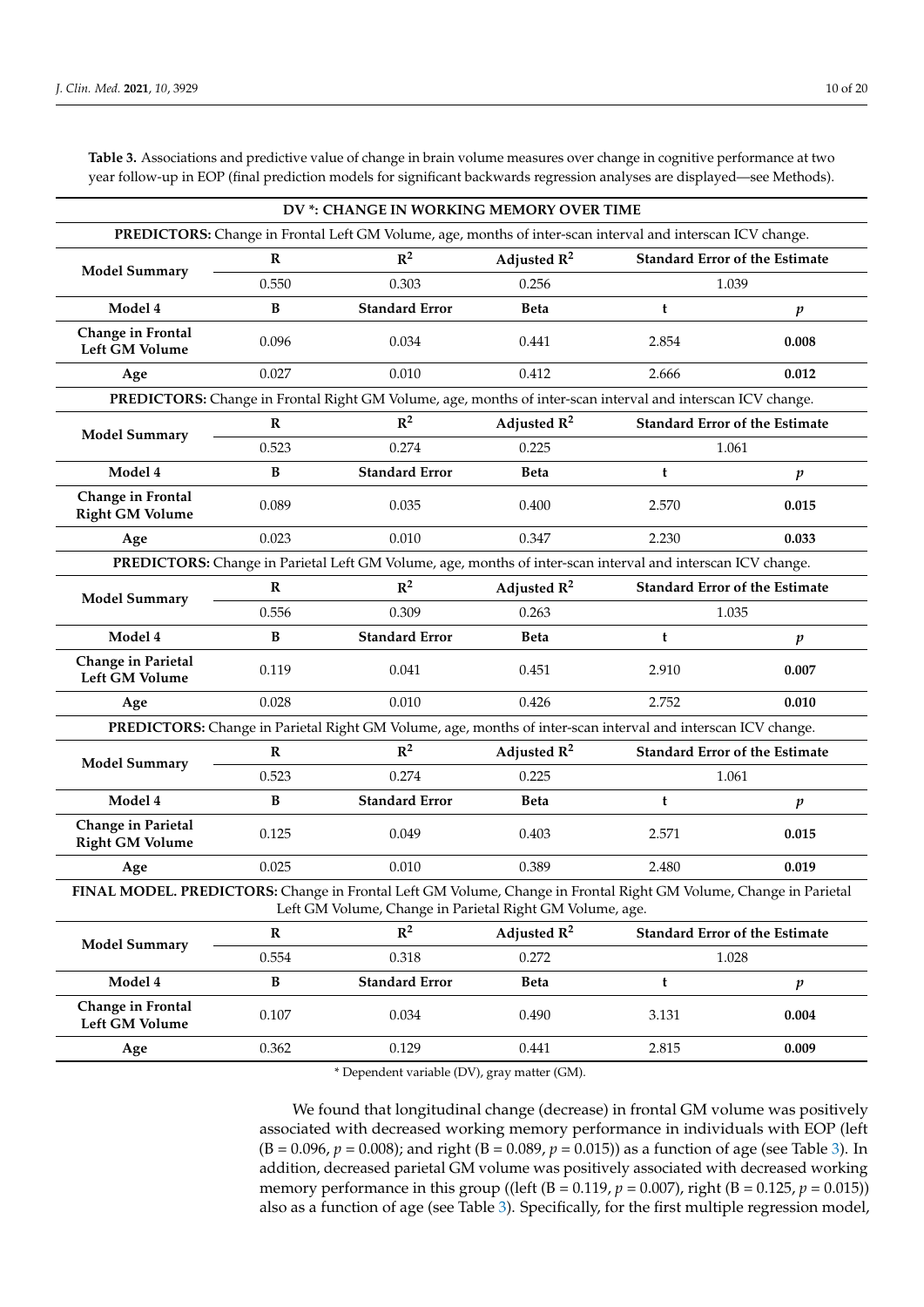including change in frontal left GM volume over time as an independent variable, a decrease in frontal left GM volume over time explained a significant amount (18.9%) of the variance of change (decrease) in working memory, when variance for other variables in the final model was accounted for (age 16.4%). In the second multiple regression model, with change in frontal right GM volume over time entered as an independent variable, both change in frontal right GM volume and age variables added statistically significantly to the variance of change in working memory, after adjustment of other predictors in the model. In particular, decreased frontal right GM volume explained 16% of the variance of decrease in working memory performance over time, accounting for variance in age (12%). In the final solution of the third multiple regression model (including change in parietal left GM volume as an independent variable), both change in parietal left GM volume and age variables added statistically significantly to the variance of change in working memory, with decreased parietal left GM volume explaining 19.5% of the variance of decrease working memory performance over time. This was independent of age, which accounted for 17.5% of the variance in this model. The fourth regression model, with change in parietal right GM volume as an independent variable, explained a significant proportion of the variability of change in working memory performance over time. Specifically, a decrease in parietal right GM volume over time explained a significant amount (16%) of the variance of change (decrease) in working memory performance over time, when variance for other variables in this final solution was accounted for (age 14.9%).

A final multiple regression model was built in order to further examine the predictive value of the significant results obtained, regarding the reported relationship between variables of longitudinal change in frontal and parietal GM volume (left and right), age and working memory performance over time. In this model, a particular decrease in frontal left GM volume over the two year follow-up best predicted a significant amount (22.3%) of the variance of decreased working memory performance, together with age which accounted for 18% of the variance of longitudinal performance in this cognitive domain (Table [3\)](#page-9-0).

No significant relationships were found for any of the brain GM volume measures and cognitive variables of sustained attention or executive function performance over time in individuals with EOP. There were no significant relationships between any of the longitudinal change in brain GM volume measures and cognitive variables in the control group.

These results were independent of antipsychotic exposure and symptom changes (see Supplementary Table S3).

## **4. Discussion**

This is the first study to longitudinally examine the relationship between brain GM changes and high-order cognitive function development in a sample of adolescents with EOP and a sample of controls, with the latter adding to the novelty of our findings. Our results suggest a particular association between decreased GM volume of frontal and parietal lobes and a poorer working memory performance over the first 2 years of psychosis in adolescents with a first episode of EOP as a function of age. In particular, within EOP individuals but not controls, loss of GM volume in frontal and parietal regions and younger age at the time of the FEP were associated with decreased working memory function over time. No such association was found with other high-order cognitive functions (i.e., for sustained attention or executive function) in this sample. Further, specifically frontal left GM loss together with age have shown to be the best predictors of working memory performance over time in adolescents with EOP. No associations were found between any of the measures of brain GM volume change and the cognitive variables in the control group.

These findings are congruent with our previous studies in this sample, on which a specific arrest in cognitive development was observed for working memory function in the larger sample of EOP from which our sample was derived [\[14\]](#page-15-6). In particular, although EOP individuals presented with significant cognitive impairment with regards to controls at baseline and at the 2 year follow-up, both controls and EOP individuals improved in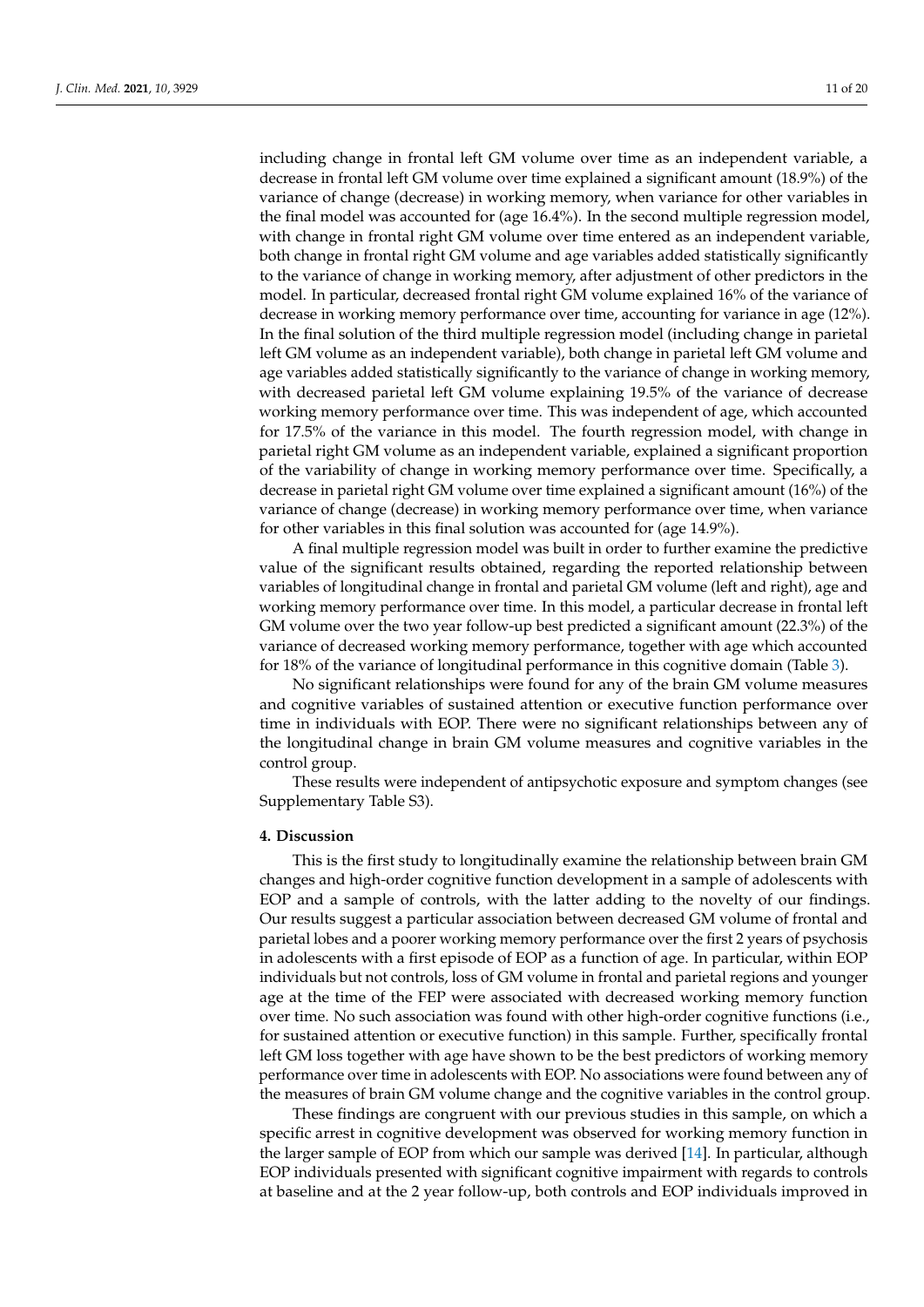all cognitive measures over time, except for EOP working memory [\[14\]](#page-15-6). These changes occurred in tandem with a prominent reduction in frontal and parietal GM volume in EOP with regards to controls in this same larger sample, and a decrease was particularly evident for these fronto-parietal regions in the left hemisphere [\[17,](#page-15-17)[18\]](#page-15-18). Our study now demonstrates the relationship between these two events as a function of age. Specifically, in the subset of individuals who completed both cognitive and brain imaging measures at baseline and 2 year follow up, our results suggest EOP is characterized by decreased working memory function over time, associated with age and accelerated brain GM volume loss in frontal and parietal structures, two neuroanatomical locations traditionally associated with working memory function [\[89\]](#page-18-11). Moreover, a specific reduction of GM brain volume in the frontal left structure was particularly predictive of working memory performance as a function of age.

Impairment in working memory has been previously linked to alterations in brain structure [\[68\]](#page-17-23) and function [\[100\]](#page-18-13) in psychosis. In accordance with our findings, previous cross-sectional volumetric studies in FEP have found reduced frontal [\[19,](#page-15-8)[44](#page-16-14)[,45,](#page-16-15)[53\]](#page-17-2) and temporo-parietal [\[53\]](#page-17-2) GM volume to be associated with poor working memory function, particularly evident in the left frontal region [\[44\]](#page-16-14). More specifically, frontal and temporoparietal gray matter volume has previously been associated with a cognitive index, including measures of sustained attention (forward digit span test), working memory (backward digit span, a test used in our study) and executive functioning (verbal fluency COWAT test) in adults with FEP [\[53\]](#page-17-2). Association between spatial working memory (assessed using the spatial working memory task from the Cambridge Neuropsychological Test Automated Battery, CANTAB) and GM volume in the left frontal regions was also particularly evident in young adults with first-episode schizophrenia [\[44\]](#page-16-14). In a different study, lower GM volume in the left dorsolateral prefrontal cortex was found to be specifically related to working memory impairment (assessed using the digits span test, as in our study) in adults in the early course of schizophrenia spectrum disorders [\[45\]](#page-16-15). Congruent findings with these FEP volumetric studies could reflect a unique pattern of associations in the early course of psychosis. Variability across neuroimaging analysis methodology or measurement strategies for assessing working memory is another possibility. In this regard, our results are also in accordance with previous morphometric studies in FEP, in which reduced cortical thickness in the frontal [\[101\]](#page-18-14), frontal, parietal, temporal and cingulate [\[102\]](#page-18-15) or temporal cortices [\[103\]](#page-18-16) has been associated with working memory function in adults with psychosis. In detail, the study from Gutiérrez-Galve et al. [\[101\]](#page-18-14) used measures of working memory span (spatial span task) and working memory manipulation (spatial working memory task) derived from the CANTAB, and found associations for working memory span only with frontal cortical area in FEP. Haring et al. [\[102\]](#page-18-15) also used the spatial working memory test from the CANTAB in FEP individuals, and found associations with frontal, temporal, cingular and occipital cortical parameters in addition to associations of these brain regions with set-shifting, strategy usage and sustained attention cognitive abilities. Ehrlich et al. [\[103\]](#page-18-16) used letter-number sequencing as a measure of working memory and found associations with cortical thickness in lateral prefrontal cortex in controls, whereas participants with established schizophrenia demonstrated associations with cortical thickness in a distinct right middle and superior temporal lobe brain region. Opposite to this later finding and consistent with previous studies, we have shown that some brain–cognitive associations tend to be specific to individuals with FEP [\[32](#page-16-16)[,38,](#page-16-17)[44,](#page-16-14)[53,](#page-17-2)[103–](#page-18-16)[105\]](#page-18-17). However, it is important to consider the previously mentioned methodological differences and sample characteristics when trying to generalize findings across studies. In this regard, our study provides complementary findings of longitudinal/developmental brain volume and high order cognitive function associations using verbal/spatial working memory tasks in adolescents with psychosis compared to controls, which adds to the relevance of our findings.

Normative studies have consistently emphasized the role of working memory in cognitive development. Working memory function is crucial for general intellectual development [\[106](#page-18-18)[,107\]](#page-19-0) and a major predictor of high-order cognitive function development and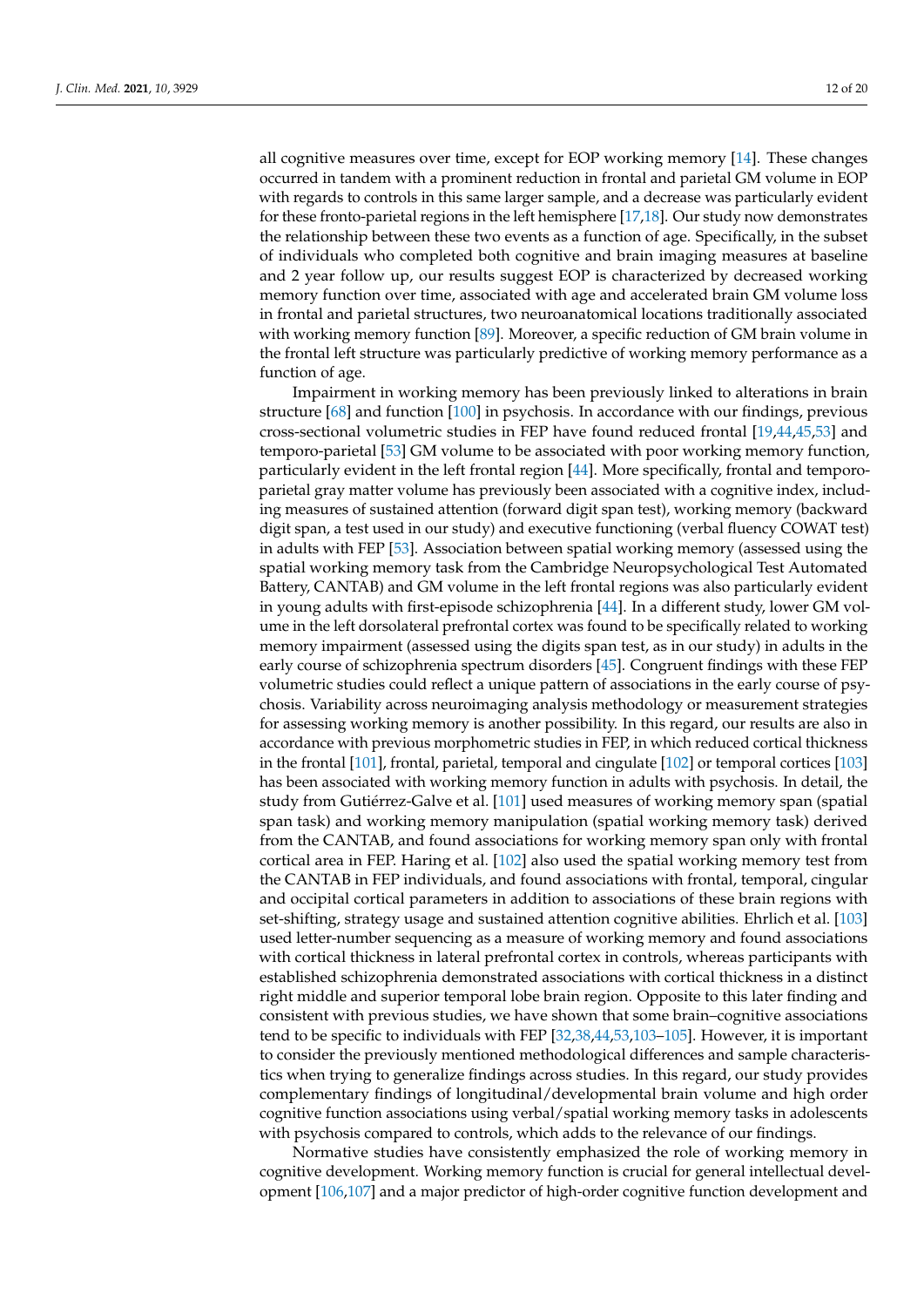school achievement [\[108\]](#page-19-1). Working memory ability progressively increases with age, from infancy until late adolescence [\[109–](#page-19-2)[112\]](#page-19-3), a time during which the brain undergoes major morphological and functional changes [\[20](#page-15-9)[,26](#page-15-15)[,27](#page-15-16)[,113](#page-19-4)[,114\]](#page-19-5). In typical development, frontoparietal GM volume generally peaks at 11–12 years, whereas gains in working memory are extended up to 15–19 years of age, paving the way for the continuous development of executive function up to the mid-twenties [\[24\]](#page-15-13). Sustained attention, a basic underlying cognitive process required to complete any planning activity, is the first one to develop [\[10](#page-15-19)[,89\]](#page-18-11). These were the three high-order cognitive domains assessed in our longitudinal study in adolescence. Therefore, the age range of our participants (11 to 17 years old) might represent a particularly sensitive period for the development of GM in the brain, and of cognitive functions, such as working memory (a cognitive milestone of this particular stage), in which the onset of psychosis might precipitate accelerated fronto-parietal brain volume changes, which in turn alter age-dependent working memory performance during the first two years after the first episode. The influence of age in cognitive [\[28\]](#page-16-0) and brain abnormalities in psychosis had already been outlined by previous studies in our group [\[115\]](#page-19-6). In accordance with this notion, an accelerated loss of fronto-parietal GM volume was observed in our EOP sample (particularly relevant in the left frontal region), associated with working memory dysfunction over the first two years after the first psychotic episode as a function of age, indicating poorer working memory performance over time in younger participants with EOP. Interestingly, no such relationship was found for sustained attention or executive function, highlighting the relevance of these associations for this age range. In our study, these are associations specific of EOP, as they were not observed for adolescents in the control group. In other words, results partially confirmed our hypothesis that reduced fronto-parietal GM volume is associated with high-order cognitive function in EOP. In contrast to associations with working memory function, we did not find an association between fronto-parietal GM volumes and sustained attention or executive function in our sample. Our findings suggest that fronto-parietal brain GM loss (particularly in the left frontal lobe) may involve disruption of working memory development in adolescent psychosis, and thus be considered as a potential biomarker. The neurodevelopmental hypothesis emerges as a plausible explanation of the etiopathological mechanisms that might underlie cognitive development in our EOP sample at this particular point.

Limitations of the present study include the relatively small sample size, which prevented us from examining brain and cognitive changes in specific diagnostic subgroups, and may lead to unrepresentative groups of participants in comparison to the main study from which this sample was derived [\[56\]](#page-17-5). On that account, no differences were observed between those individuals with EOP who completed both cognitive and MRI assessment at baseline and 2 year follow-up and those who did not complete them. Second, the short follow-up of 2 years might not be fully representative of a broader pattern of cognitive development and brain changes in this stage of adolescence. We are currently conducting 10 year follow-up assessments for the same sample of individuals with EOP and controls, in order to further explore the trajectories of cognitive and brain development and its relationships over time in these subjects. Third, even though we found no effect of symptom severity or antipsychotic medication, the absence of a medication-free comparison group prevents the assessment of the impact that antipsychotic medication may have had on our findings. Fourth, our analysis protocol is restricted to frontal and parietal brain lobes and high-order broad cognitive domains, such as sustained attention, working memory and executive function, which constrains our findings to other cognitive domains/specific cognitive processes or to subcortical structures or larger-scale brain changes. Fifth, a potential interference of practice effects in neuropsychological testing might be another limitation. This interference is an inherent methodological limitation in longitudinal neuropsychological studies. It seems to be higher in repeated measures in short periods of time, and it seems common to all neuropsychological tasks [\[116\]](#page-19-7). Last, this was an exploratory study. Thus, corrections for multiple comparisons were not done, which could be perceived as a limitation. However, there is no current agreement among statisticians about the need to make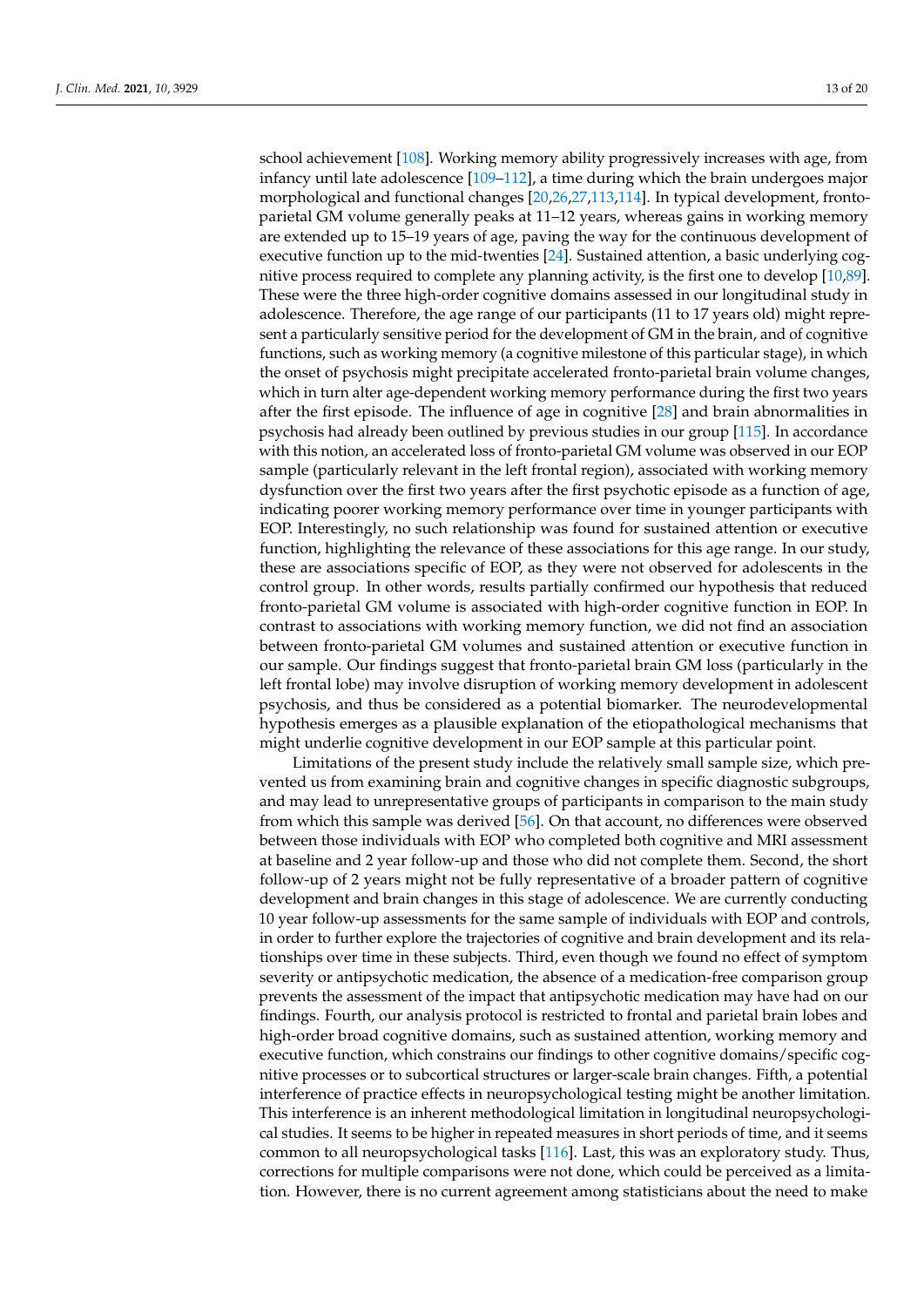p-value adjustments while analyzing data [\[117–](#page-19-8)[121\]](#page-19-9). Since multiple testing adjustments control false positives at the potential expense of false negatives, we chose to report all comparisons and p-values and regard our findings as tentative [\[117,](#page-19-8)[119,](#page-19-10)[122\]](#page-19-11) Future studies should evaluate individual components of the high-order cognitive functions evaluated, specifically of working memory performance and adopt a whole-brain and fine-grained interdisciplinary approach that incorporates multimodal imaging, biochemical, genetic and functional measures. This is in order to better understand the neural bases of cognitive function in psychosis, particularly the complex interplay between the observed longitudinal brain changes and cognitive outcomes, in a field where there is still a lack of effective treatments.

Strengths include the short duration of the illness and of the antipsychotic treatment at baseline. The homogeneity of the sample, in terms of age and education, limits the impact of sociodemographic factors and maturational processes in our findings. The follow-up duration was established carefully to be the same for all participants, reducing the confounding factors that could be accounting for longitudinal changes. This study may also have important clinical implications for the development and implementation of both cognitive training programs and novel pharmacological treatments. Adolescence is a time of continued brain and cognitive development. It thus represents a critical time window of neural plasticity when different brain regions and superior cognitive functions are still maturing. Considering our findings, the implementation of effective cognitive and pharmacological strategies targeting brain and cognitive changes at the time of the first episode are thus of utmost importance, to mitigate the effects of psychosis on neurodevelopmental processes that might underlie persistent cognitive deficits in psychosis.

# **5. Conclusions**

Our results highlight the relationship between brain volume changes in fronto-parietal regions, and the development of working memory function in adolescents with EOP as a function of age. These two events co-occur in a crucial time of adolescence that are particularly sensitive to working memory and frontal brain volume changes, which might explain the observed "disruption" in these neurodevelopmental processes in adolescents within our age range. A reduction in frontal left GM volume in particular can be considered as a potential predictive biomarker underlying the observed working memory impairment. Thus, our findings may guide the development of new therapeutic approaches based on the neurodevelopmental processes (brain and functional/cognitive changes) occurring at the time of the first episode in EOP. Boosting changes in working memory capacity might stimulate developmental changes in high-order cognitive function, which might lead to better clinical and functional outcomes in this population [\[123\]](#page-19-12).

**Supplementary Materials:** The following are available online at [https://www.mdpi.com/article/10](https://www.mdpi.com/article/10.3390/jcm10173929/s1) [.3390/jcm10173929/s1,](https://www.mdpi.com/article/10.3390/jcm10173929/s1) Table S1: Comparison of Clinical and functional characteristics of completers and non-completers at baseline. Table S2: Associations and predictive value of change in brain volume measures over change in sustained attention and executive function at two-year follow-up in EOP (Initial prediction models for non-significant backwards regression analyses are displayed—see Section [2\)](#page-2-0). Table S3: Pearson correlations between changes in symptomatology and antipsychotic medication and changes in cognitive performance and brain volume in patients with a first episode of psychosis.

**Author Contributions:** Conceptualization, M.R.-C. and C.A.; methodology, M.R.-C., D.F. and J.J.; formal analysis, M.V.-A. and M.R.-C.; investigation, M.R.-C., M.V.-A., J.J., D.F., I.B. (Igor Bombin), J.C.-F., M.M., A.G.-P., E.d.l.S., M.P., D.M., B.P., M.G., I.B. (Inmaculada Baeza), C.P. and C.A.; resources, all authors; data curation, M.V.-A. and M.R.-C.; writing—original draft preparation, M.V.-A. and M.R.-C.; writing—review and editing, all authors; supervision, C.P. and C.A.; funding acquisition, J.C.-F., A.G.-P., B.P., M.G. and C.A. All authors have contributed to the editing. All authors have read and agreed to the published version of the manuscript.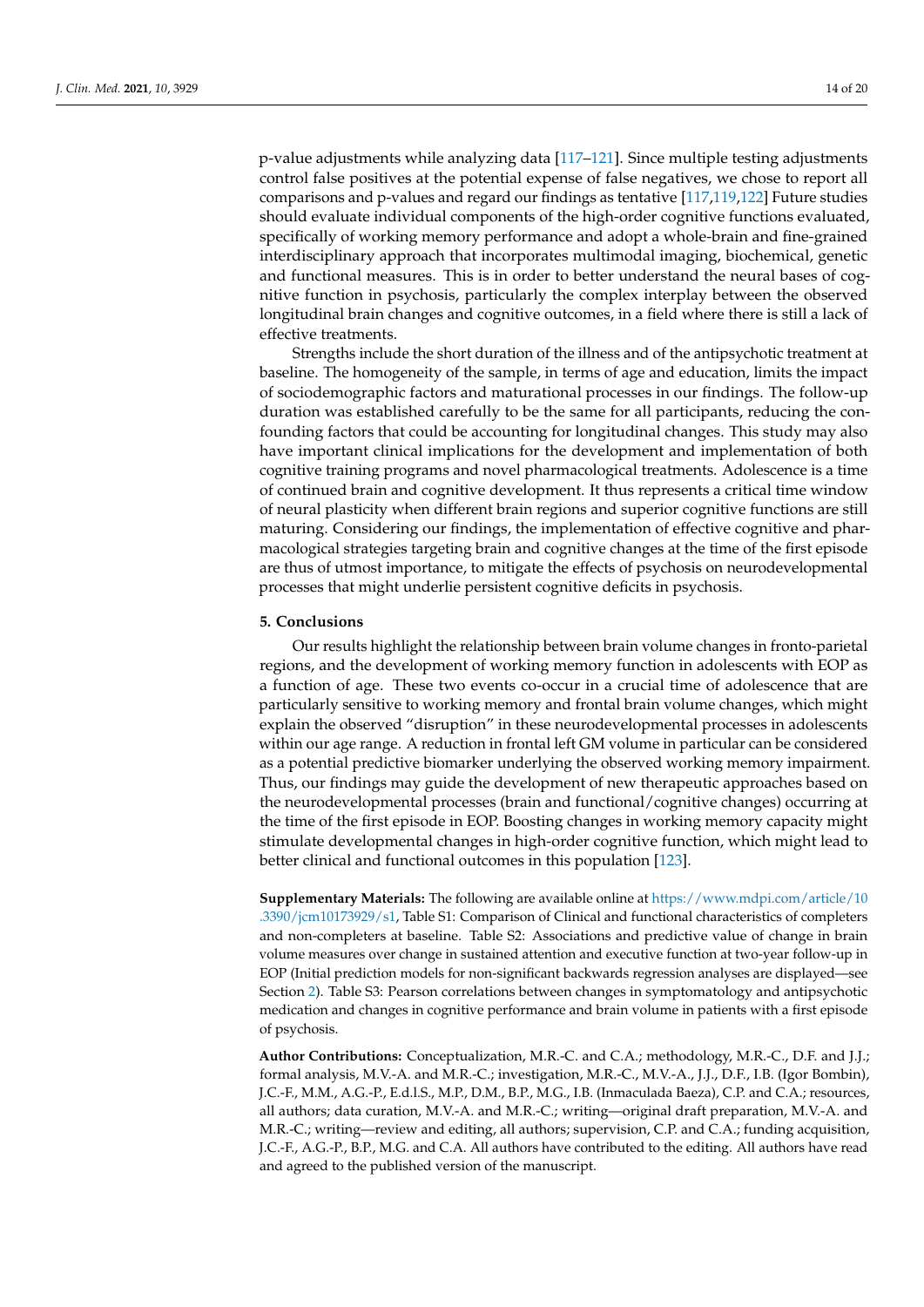**Funding:** This work was supported by the Spanish Ministry of Science and Innovation, Instituto de Salud Carlos III, Redes Temáticas-ISCIII G03-032; RETICS (REM-TAP Network) RD06/0011; CIBERSAM. MR-C is a Ramon y Cajal Research Fellow (RYC-2017-23144), Spanish Ministry of Science, Innovation and Universities and was supported by a NARSAD independent investigator grant (No. 24628) from the Brain and Behavior Research Foundation. JJ has received grant/research support from European Union Funds, Instituto de Salud Carlos III Spanish Ministry of Economy and Competitiveness, and Ramon y Cajal Research Fellowship program, Spanish Ministry of Science, Innovation and Universities DF was partially supported by the Spanish Ministry of Science and Innovation. Instituto de Salud Carlos III (PI14/00397, PI17/00481, PI20/00216), co-financed by ERDF Funds from the European Commission, "A way of making Europe". IB was supported by ISCIII (INT19/00021). AG-P was supported by the University of the Basque Country 321218ELCY IT1232-19, and the Basque Government 2017111104, the Carlos III Healthcare Institute, the Spanish Ministry of Science, Innovation and Universities, the European Regional Development Fund (ERDF/FEDER) (PI18/01055). CP was supported by a National Health and Medical Research Council (NHMRC) Senior Principal Research Fellowship (1105825), an NHMRC L3 Investigator Grant (1196508) MR-C, JJ, MM, MP, DM and CA were partially supported by the Spanish Ministry of Science and Innovation. Instituto de Salud Carlos III, (PI18/00753), co-financed by ERDF Funds from the European Commission, "A way of making Europe", CIBERSAM. Madrid Regional Government (B2017/BMD-3740 AGES-CM-2), European Union Structural Funds. European Union Seventh Framework Program under grant agreements FP7-HEALTH-2009-2.2.1-2-241909 (Project EU-GEI), FP7-HEALTH-2009- 2.2.1-3-242114 (Project OPTiMISE), FP7- HEALTH-2013-2.2.1-2-603196 (Project PSYSCAN) and FP7- HEALTH-2013- 2.2.1-2-602478 (Project METSY); and European Union H2020 Program under the Innovative Medicines Initiative 2 Joint Undertaking (grant agreement No. 115916, Project PRISM, and grant agreement No. 777394, Project AIMS-2-TRIALS), Fundación Familia Alonso and Fundación Alicia Koplowitz.

**Institutional Review Board Statement:** The study was conducted according to the guidelines of the Declaration of Helsinki, and approved by all the corresponding Institutional Review Boards at each participating clinical center (i.e., ethics committee of Hospital Gregorio Marañon, Hospital Clinic Barcelona, Hospital Valdecilla, Hospital Santiago Apostol, Clinica Universidad Navarra) (project identification code: G03032; 15 May 2003).

**Informed Consent Statement:** Written informed consent was obtained from all subjects involved in the study and/or their parents or legal guardians.

**Conflicts of Interest:** D.F. has received grants and served as consultant, advisor or CME speaker for the following entities: Angelini, Casen Recordati, Janssen, Lundbeck, Otsuka, the Spanish Ministry of Science and Innovation (Instituto de Salud Carlos III), co-financed by EDRF funds from the EU, and the Fundación Alicia Koplowitz AG-P is employed by the University of the Basque Country and has been a consultant for the Ministry of Science of Spain and the Basque Government. A.G.P. also gives conferences, acts as consultant to or receives grants from Janssen-Cilag, Lundbeck, Otsuka, Pfizer, Sanofi-Aventis, Alter, Angelini, Exeltis, Takeda. M.P. has received grants and served as consultant, advisor or speaker for Servier, Roche, Exeltis. D.M. has received honoraria from Otsuka-Lundbeck. IB has received support from Otsuka-Ludbeck, Janssen and Angelini for attending a conference or honoraria. C.P. has received a NHMRC Australian-based Senior Principal Research Fellowship (ID: 628386), NARSAD Distinguished Investigator Award (US; grant ID: 18722), and NHMRC Program Grant (ID: 566529); he has received grant support from Janssen-Cilag, Eli Lilly, Hospira (Mayne), Astra Zeneca and has provided consultancy to Janssen-Cilag, Eli Lilly, Hospira (Mayne), Astra Zeneca, Pfizer, Schering Plough, Lundbeck. He has undertaken investigator-initiated studies supported by Eli Lilly, Hospira, Janssen Cilag and Astra Zeneca. C.A. has been a consultant to or has received honoraria or grants from Acadia, Angelini, Boehringer, Gedeon Richter, Janssen Cilag, Lundbeck, Minerva, Otsuka-Ludbeck, Roche, Sage, Servier, Shire, Schering Plough, Sumitomo Dainippon Pharma, Sunovion and Takeda, unrelated to the submitted work. The rest of the authors declare no conflict of interest.

# **References**

- <span id="page-14-0"></span>1. Heinrichs, R.W.; Zakzanis, K.K. Neurocognitive deficit in schizophrenia: A quantitative review of the evidence. *Neuropsychology* **1998**, *12*, 426–445. [\[CrossRef\]](http://doi.org/10.1037/0894-4105.12.3.426)
- <span id="page-14-1"></span>2. Mesholam-Gately, R.I.; Giuliano, A.J.; Goff, K.P.; Faraone, S.V.; Seidman, L.J. Neurocognition in first-episode schizophrenia: A meta-analytic review. *Neuropsychology* **2009**, *23*, 315–336. [\[CrossRef\]](http://doi.org/10.1037/a0014708)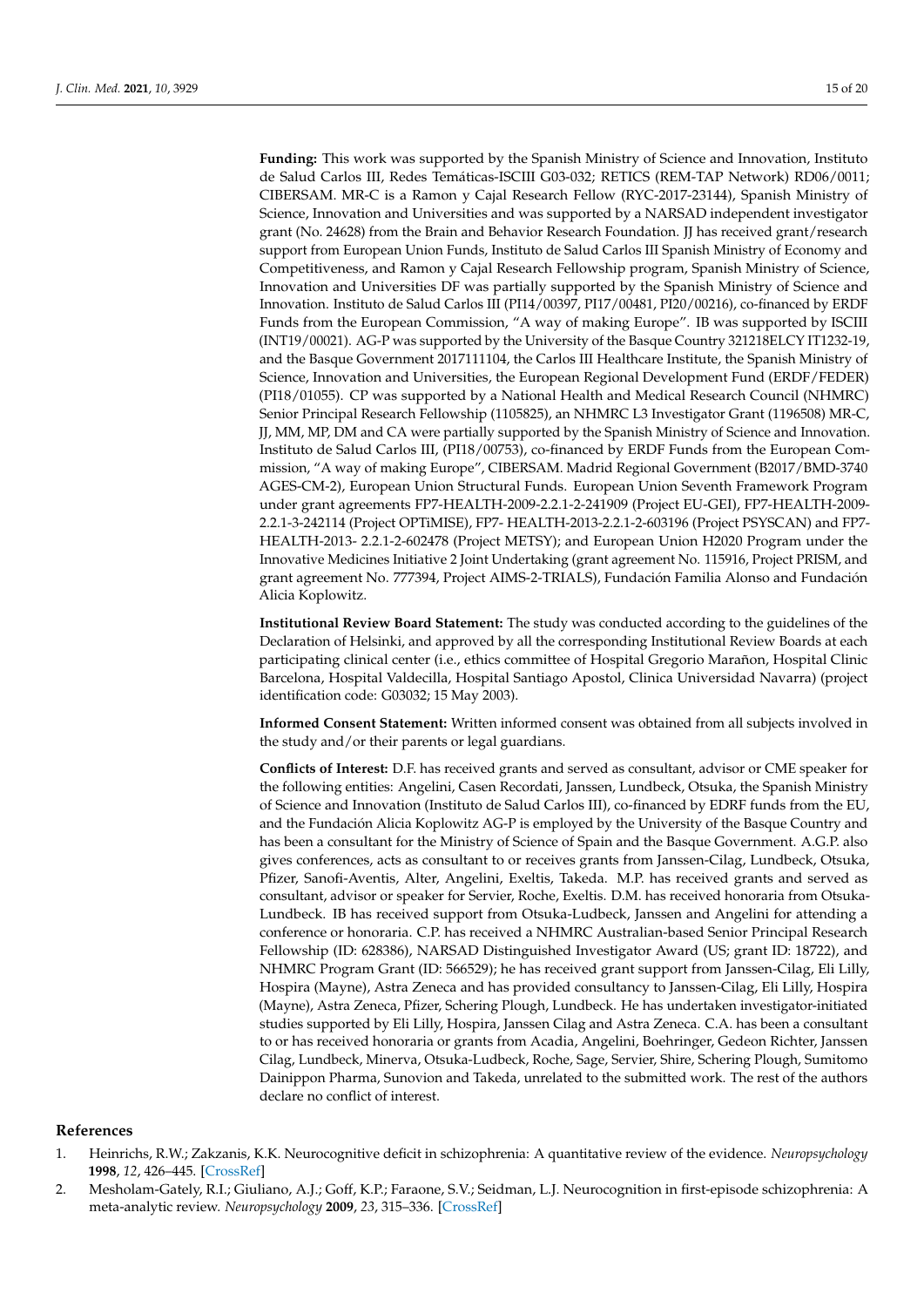- <span id="page-15-0"></span>3. Green, M.F. What are the functional consequences of neurocognitive deficits in schizophrenia? *Am. J. Psychiatry* **1996**, *153*, 321–330. [\[CrossRef\]](http://doi.org/10.1176/ajp.153.3.321)
- 4. Holthausen, E.A.; Wiersma, D.; Cahn, W.; Kahn, R.S.; Dingemans, P.M.; Schene, A.H.; van den Bosch, R.J. Predictive value of cognition for different domains of outcome in recent-onset schizophrenia. *Psychiatry Res.* **2007**, *149*, 71–80. [\[CrossRef\]](http://doi.org/10.1016/j.psychres.2005.07.037) [\[PubMed\]](http://www.ncbi.nlm.nih.gov/pubmed/17141329)
- 5. Martínez-Arán, A.; Penadés, R.; Vieta, E.; Colom, F.; Reinares, M.; Benabarre, A.; Salamero, M.; Gastó, C. Executive function in patients with remitted bipolar disorder and schizophrenia and its relationship with functional outcome. *Psychother. Psychosom.* **2002**, *71*, 39–46. [\[CrossRef\]](http://doi.org/10.1159/000049342)
- <span id="page-15-1"></span>6. González-Ortega, I.; de Los Mozos, V.; Echeburúa, E.; Mezo, M.; Besga, A.; Ruiz de Azúa, S.; González-Pinto, A.; Gutierrez, M.; Zorrilla, I.; González-Pinto, A. Working memory as a predictor of negative symptoms and functional outcome in first episode psychosis. *Psychiatry Res.* **2013**, *206*, 8–16. [\[CrossRef\]](http://doi.org/10.1016/j.psychres.2012.08.025) [\[PubMed\]](http://www.ncbi.nlm.nih.gov/pubmed/22985548)
- <span id="page-15-2"></span>7. Corbetta, M.; Kincade, J.M.; Shulman, G.L. Neural systems for visual orienting and their relationships to spatial working memory. *J. Cogn. Neurosci.* **2002**, *14*, 508–523. [\[CrossRef\]](http://doi.org/10.1162/089892902317362029)
- 8. Corbetta, M.; Shulman, G.L. Control of goal-directed and stimulus-driven attention in the brain. *Nat. Rev. Neurosci.* **2002**, *3*, 201–215. [\[CrossRef\]](http://doi.org/10.1038/nrn755)
- 9. Curtis, C.E.; D'Esposito, M. Persistent activity in the prefrontal cortex during working memory. *Trends Cogn. Sci.* **2003**, *7*, 415–423. [\[CrossRef\]](http://doi.org/10.1016/S1364-6613(03)00197-9)
- <span id="page-15-19"></span>10. Menon, V. Large-scale brain networks and psychopathology: A unifying triple network model. *Trends Cogn. Sci.* **2011**, *15*, 483–506. [\[CrossRef\]](http://doi.org/10.1016/j.tics.2011.08.003)
- <span id="page-15-3"></span>11. Barbey, A.K.; Koenigs, M.; Grafman, J. Dorsolateral prefrontal contributions to human working memory. *Cortex* **2013**, *49*, 1195–1205. [\[CrossRef\]](http://doi.org/10.1016/j.cortex.2012.05.022) [\[PubMed\]](http://www.ncbi.nlm.nih.gov/pubmed/22789779)
- <span id="page-15-4"></span>12. Pantelis, C.; Velakoulis, D.; McGorry, P.D.; Wood, S.J.; Suckling, J.; Phillips, L.J.; Yung, A.R.; Bullmore, E.T.; Brewer, W.; Soulsby, B.; et al. Neuroanatomical abnormalities before and after onset of psychosis: A cross-sectional and longitudinal MRI comparison. *Lancet* **2003**, *361*, 281–288. [\[CrossRef\]](http://doi.org/10.1016/S0140-6736(03)12323-9)
- <span id="page-15-5"></span>13. Bartholomeusz, C.F.; Cropley, V.L.; Wannan, C.; Di Biase, M.; McGorry, P.D.; Pantelis, C. Structural neuroimaging across earlystage psychosis: Aberrations in neurobiological trajectories and implications for the staging model. *Aust. N. Z. J. Psychiatry* **2017**, *51*, 455–476. [\[CrossRef\]](http://doi.org/10.1177/0004867416670522) [\[PubMed\]](http://www.ncbi.nlm.nih.gov/pubmed/27733710)
- <span id="page-15-6"></span>14. Bombin, I.; Mayoral, M.; Castro-Fornieles, J.; Gonzalez-Pinto, A.; de la Serna, E.; Rapado-Castro, M.; Barbeito, S.; Parellada, M.; Baeza, I.; Graell, M.; et al. Neuropsychological evidence for abnormal neurodevelopment associated with early-onset psychoses. *Psychol. Med.* **2013**, *43*, 757–768. [\[CrossRef\]](http://doi.org/10.1017/S0033291712001535)
- <span id="page-15-7"></span>15. Pantelis, C.; Yücel, M.; Wood, S.J.; Velakoulis, D.; Sun, D.; Berger, G.; Stuart, G.W.; Yung, A.; Phillips, L.; McGorry, P.D. Structural brain imaging evidence for multiple pathological processes at different stages of brain development in schizophrenia. *Schizophr. Bull.* **2005**, *31*, 672–696. [\[CrossRef\]](http://doi.org/10.1093/schbul/sbi034)
- 16. Pantelis, C.; Yücel, M.; Bora, E.; Fornito, A.; Testa, R.; Brewer, W.J.; Velakoulis, D.; Wood, S.J. Neurobiological markers of illness onset in psychosis and schizophrenia: The search for a moving target. *Neuropsychol. Rev.* **2009**, *19*, 385–398. [\[CrossRef\]](http://doi.org/10.1007/s11065-009-9114-1)
- <span id="page-15-17"></span>17. Arango, C.; Rapado-Castro, M.; Reig, S.; Castro-Fornieles, J.; González-Pinto, A.; Otero, S.; Baeza, I.; Moreno, C.; Graell, M.; Janssen, J.; et al. Progressive brain changes in children and adolescents with first-episode psychosis. *Arch. Gen. Psychiatry* **2012**, *69*, 16–26. [\[CrossRef\]](http://doi.org/10.1001/archgenpsychiatry.2011.150)
- <span id="page-15-18"></span>18. Rapado-Castro, M.; Bartholomeusz, C.F.; Castro-Fornieles, J.; González-Pinto, A.; Otero, S.; Baeza, I.; Moreno, C.; Graell, M.; Janssen, J.; Bargalló, N.; et al. Gender effects on brain changes in early-onset psychosis. *Eur. Child Adolesc. Psychiatry* **2015**, *24*, 1193–1205. [\[CrossRef\]](http://doi.org/10.1007/s00787-014-0669-x)
- <span id="page-15-8"></span>19. Castro-Fornieles, J.; Bargalló, N.; Calvo, A.; Arango, C.; Baeza, I.; Gonzalez-Pinto, A.; Parellada, M.; Graell, M.; Moreno, C.; Otero, S.; et al. Gray matter changes and cognitive predictors of 2-year follow-up abnormalities in early-onset first-episode psychosis. *Eur. Child Adolesc. Psychiatry* **2018**, *27*, 113–126. [\[CrossRef\]](http://doi.org/10.1007/s00787-017-1013-z)
- <span id="page-15-9"></span>20. Shaw, P.; Kabani, N.J.; Lerch, J.P.; Eckstrand, K.; Lenroot, R.; Gogtay, N.; Greenstein, D.; Clasen, L.; Evans, A.; Rapoport, J.L.; et al. Neurodevelopmental trajectories of the human cerebral cortex. *J. Neurosci.* **2008**, *28*, 3586–3594. [\[CrossRef\]](http://doi.org/10.1523/JNEUROSCI.5309-07.2008)
- <span id="page-15-10"></span>21. Fraguas, D.; Díaz-Caneja, C.M.; Pina-Camacho, L.; Janssen, J.; Arango, C. Progressive brain changes in children and adolescents with early-onset psychosis: A meta-analysis of longitudinal MRI studies. *Schizophr. Res.* **2016**, *173*, 132–139. [\[CrossRef\]](http://doi.org/10.1016/j.schres.2014.12.022)
- <span id="page-15-11"></span>22. Casey, B.J.; Giedd, J.N.; Thomas, K.M. Structural and functional brain development and its relation to cognitive development. *Biol. Psychol.* **2000**, *54*, 241–257. [\[CrossRef\]](http://doi.org/10.1016/S0301-0511(00)00058-2)
- <span id="page-15-12"></span>23. Zabala, A.; Rapado, M.; Arango, C.; Robles, O.; de la Serna, E.; González, C.; Rodríguez-Sánchez, J.M.; Andrés, P.; Mayoral, M.; Bombín, I. Neuropsychological functioning in early-onset first-episode psychosis: Comparison of diagnostic subgroups. *Eur. Arch. Psychiatry Clin. Neurosci.* **2010**, *260*, 225–233. [\[CrossRef\]](http://doi.org/10.1007/s00406-009-0046-9)
- <span id="page-15-13"></span>24. De Luca, C.R.; Wood, S.J.; Anderson, V.; Buchanan, J.A.; Proffitt, T.M.; Mahony, K.; Pantelis, C. Normative data from the CANTAB. I: Development of executive function over the lifespan. *J. Clin. Exp. Neuropsychol.* **2003**, *25*, 242–254. [\[CrossRef\]](http://doi.org/10.1076/jcen.25.2.242.13639) [\[PubMed\]](http://www.ncbi.nlm.nih.gov/pubmed/12754681)
- <span id="page-15-14"></span>25. Testa, R.R.; Pantelis, C. The role of executive functions in psychiatric disorders. In *The Neuropsychology of Mental Illness*; Allen, N.B., Wood, S.J., Pantelis, C., Eds.; Cambridge University Press: Melbourne, Australia, 2009; pp. 117–137.
- <span id="page-15-15"></span>26. Blakemore, S.J. Imaging brain development: The adolescent brain. *Neuroimage* **2012**, *61*, 397–406. [\[CrossRef\]](http://doi.org/10.1016/j.neuroimage.2011.11.080) [\[PubMed\]](http://www.ncbi.nlm.nih.gov/pubmed/22178817)
- <span id="page-15-16"></span>27. Arain, M.; Haque, M.; Johal, L.; Mathur, P.; Nel, W.; Rais, A.; Sandhu, R.; Sharma, S. Maturation of the adolescent brain. *Neuropsychiatr. Dis. Treat.* **2013**, *9*, 449–461. [\[CrossRef\]](http://doi.org/10.2147/ndt.S39776) [\[PubMed\]](http://www.ncbi.nlm.nih.gov/pubmed/23579318)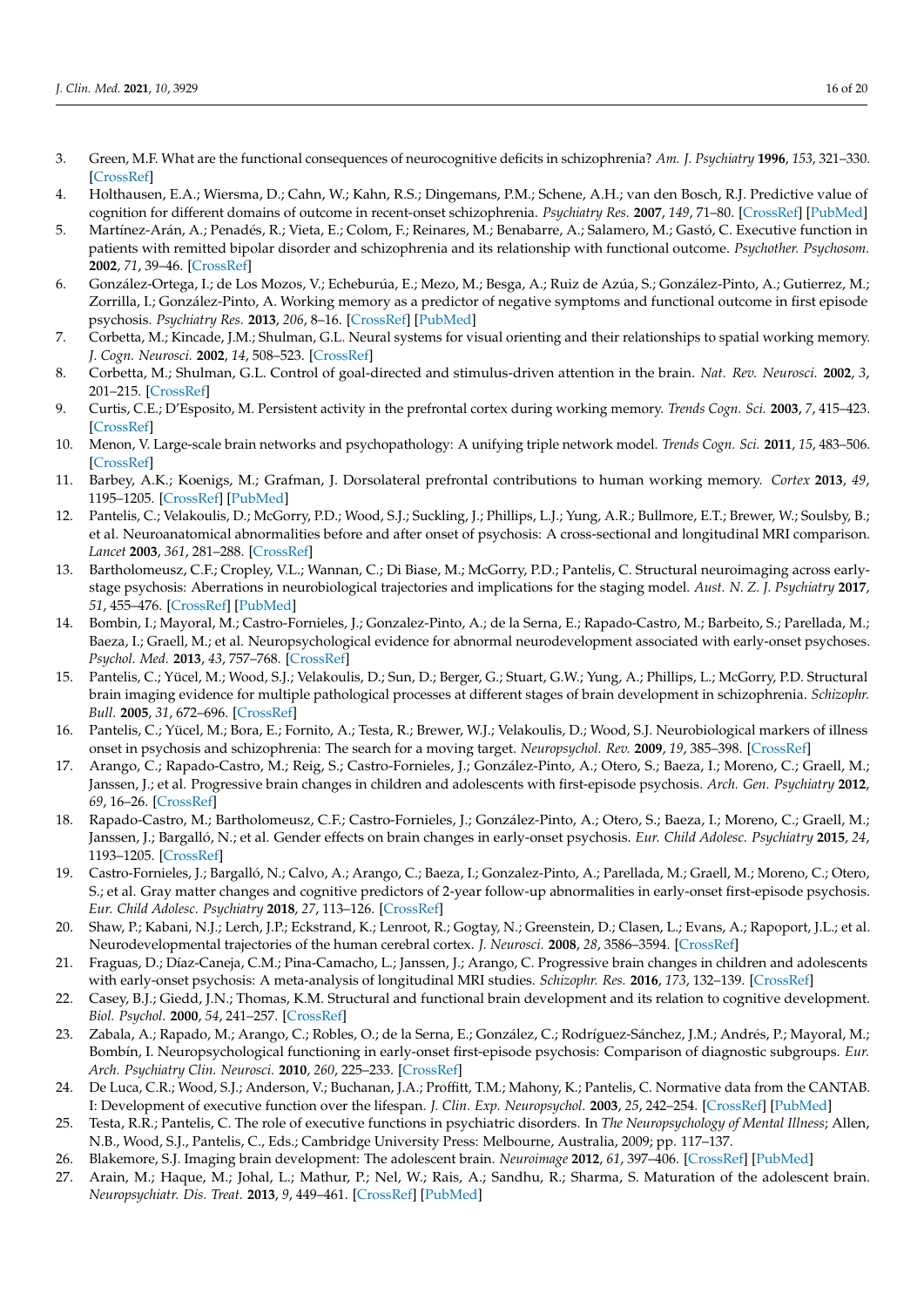- <span id="page-16-0"></span>28. Fagerlund, B.; Pantelis, C.; Jepsen, J.R.M.; Raghava, J.M.; Rostrup, E.; Thomas, M.B.; Nielsen, M.; Bojesen, K.; Jensen, K.G.; Stentebjerg-Decara, M.; et al. Differential effects of age at illness onset on verbal memory functions in antipsychotic-naïve schizophrenia patients aged 12–43 years. *Psychol. Med.* **2020**, *51*, 1570–1580. [\[CrossRef\]](http://doi.org/10.1017/S0033291720000409) [\[PubMed\]](http://www.ncbi.nlm.nih.gov/pubmed/32156323)
- <span id="page-16-1"></span>29. Gur, R.E.; Turetsky, B.I.; Bilker, W.B.; Gur, R.C. Reduced gray matter volume in schizophrenia. *Arch. Gen. Psychiatry* **1999**, *56*, 905–911. [\[CrossRef\]](http://doi.org/10.1001/archpsyc.56.10.905) [\[PubMed\]](http://www.ncbi.nlm.nih.gov/pubmed/10530632)
- 30. Zipursky, R.B.; Lambe, E.K.; Kapur, S.; Mikulis, D.J. Cerebral gray matter volume deficits in first episode psychosis. *Arch. Gen. Psychiatry* **1998**, *55*, 540–546. [\[CrossRef\]](http://doi.org/10.1001/archpsyc.55.6.540)
- 31. Sullivan, E.V.; Shear, P.K.; Lim, K.O.; Zipursky, R.B.; Pfefferbaum, A. Cognitive and motor impairments are related to gray matter volume deficits in schizophrenia. *Biol. Psychiatry* **1996**, *39*, 234–240. [\[CrossRef\]](http://doi.org/10.1016/0006-3223(95)00135-2)
- <span id="page-16-16"></span>32. Toulopoulou, T.; Grech, A.; Morris, R.G.; Schulze, K.; McDonald, C.; Chapple, B.; Rabe-Hesketh, S.; Murray, R.M. The relationship between volumetric brain changes and cognitive function: A family study on schizophrenia. *Biol. Psychiatry* **2004**, *56*, 447–453. [\[CrossRef\]](http://doi.org/10.1016/j.biopsych.2004.06.026)
- 33. Gur, R.E.; Cowell, P.E.; Latshaw, A.; Turetsky, B.I.; Grossman, R.I.; Arnold, S.E.; Bilker, W.B.; Gur, R.C. Reduced dorsal and orbital prefrontal gray matter volumes in schizophrenia. *Arch. Gen. Psychiatry* **2000**, *57*, 761–768. [\[CrossRef\]](http://doi.org/10.1001/archpsyc.57.8.761)
- <span id="page-16-2"></span>34. Czepielewski, L.S.; Wang, L.; Gama, C.S.; Barch, D.M. The Relationship of Intellectual Functioning and Cognitive Performance to Brain Structure in Schizophrenia. *Schizophr. Bull.* **2017**, *43*, 355–364. [\[CrossRef\]](http://doi.org/10.1093/schbul/sbw090)
- <span id="page-16-3"></span>35. Kareken, D.A.; Gur, R.C.; Mozley, P.D.; Mozley, L.H.; Saykin, A.J.; Shtasel, D.L.; Gur, R.E. Cognitive functioning and neuroanatomic volume measures in schizophrenia. *Neuropsychology* **1995**, *9*, 211–219. [\[CrossRef\]](http://doi.org/10.1037/0894-4105.9.2.211)
- <span id="page-16-4"></span>36. Gur, R.E.; Cowell, P.; Turetsky, B.I.; Gallacher, F.; Cannon, T.; Bilker, W.; Gur, R.C. A follow-up magnetic resonance imaging study of schizophrenia. Relationship of neuroanatomical changes to clinical and neurobehavioral measures. *Arch. Gen. Psychiatry* **1998**, *55*, 145–152. [\[CrossRef\]](http://doi.org/10.1001/archpsyc.55.2.145) [\[PubMed\]](http://www.ncbi.nlm.nih.gov/pubmed/9477928)
- 37. Maher, B.A.; Manschreck, T.C.; Woods, B.T.; Yurgelun-Todd, D.A.; Tsuang, M.T. Frontal brain volume and context effects in short-term recall in schizophrenia. *Biol. Psychiatry* **1995**, *37*, 144–150. [\[CrossRef\]](http://doi.org/10.1016/0006-3223(94)00203-F)
- <span id="page-16-17"></span>38. Baaré, W.F.; Hulshoff Pol, H.E.; Hijman, R.; Mali, W.P.; Viergever, M.A.; Kahn, R.S. Volumetric analysis of frontal lobe regions in schizophrenia: Relation to cognitive function and symptomatology. *Biol. Psychiatry* **1999**, *45*, 1597–1605. [\[CrossRef\]](http://doi.org/10.1016/S0006-3223(98)00266-2)
- 39. Szeszko, P.R.; Bilder, R.M.; Lencz, T.; Ashtari, M.; Goldman, R.S.; Reiter, G.; Wu, H.; Lieberman, J.A. Reduced anterior cingulate gyrus volume correlates with executive dysfunction in men with first-episode schizophrenia. *Schizophr. Res.* **2000**, *43*, 97–108. [\[CrossRef\]](http://doi.org/10.1016/S0920-9964(99)00155-3)
- <span id="page-16-7"></span>40. Seidman, L.J.; Yurgelun-Todd, D.; Kremen, W.S.; Woods, B.T.; Goldstein, J.M.; Faraone, S.V.; Tsuang, M.T. Relationship of prefrontal and temporal lobe MRI measures to neuropsychological performance in chronic schizophrenia. *Biol. Psychiatry* **1994**, *35*, 235–246. [\[CrossRef\]](http://doi.org/10.1016/0006-3223(94)91254-8)
- <span id="page-16-6"></span>41. Salgado-Pineda, P.; Baeza, I.; Pérez-Gómez, M.; Vendrell, P.; Junqué, C.; Bargalló, N.; Bernardo, M. Sustained attention impairment correlates to gray matter decreases in first episode neuroleptic-naive schizophrenic patients. *Neuroimage* **2003**, *19*, 365–375. [\[CrossRef\]](http://doi.org/10.1016/S1053-8119(03)00094-6)
- <span id="page-16-10"></span>42. Rüsch, N.; Spoletini, I.; Wilke, M.; Bria, P.; Di Paola, M.; Di Iulio, F.; Martinotti, G.; Caltagirone, C.; Spalletta, G. Prefrontalthalamic-cerebellar gray matter networks and executive functioning in schizophrenia. *Schizophr. Res.* **2007**, *93*, 79–89. [\[CrossRef\]](http://doi.org/10.1016/j.schres.2007.01.029)
- <span id="page-16-12"></span>43. Guo, X.; Li, J.; Wang, J.; Fan, X.; Hu, M.; Shen, Y.; Chen, H.; Zhao, J. Hippocampal and orbital inferior frontal gray matter volume abnormalities and cognitive deficit in treatment-naive, first-episode patients with schizophrenia. *Schizophr. Res.* **2014**, *152*, 339–343. [\[CrossRef\]](http://doi.org/10.1016/j.schres.2013.12.015)
- <span id="page-16-14"></span>44. Cocchi, L.; Walterfang, M.; Testa, R.; Wood, S.J.; Seal, M.L.; Suckling, J.; Takahashi, T.; Proffitt, T.-M.; Brewer, W.J.; Adamson, C.; et al. Grey and white matter abnormalities are associated with impaired spatial working memory ability in first-episode schizophrenia. *Schizophr. Res.* **2009**, *115*, 163–172. [\[CrossRef\]](http://doi.org/10.1016/j.schres.2009.09.009)
- <span id="page-16-15"></span>45. Wojtalik, J.A.; Eack, S.M.; Pollock, B.G.; Keshavan, M.S. Prefrontal gray matter morphology mediates the association between serum anticholinergicity and cognitive functioning in early course schizophrenia. *Psychiatry Res. Neuroimaging* **2012**, *204*, 61–67. [\[CrossRef\]](http://doi.org/10.1016/j.pscychresns.2012.04.014) [\[PubMed\]](http://www.ncbi.nlm.nih.gov/pubmed/23158779)
- <span id="page-16-8"></span>46. Zhang, X.; Yao, J.; Lv, Y.; Zhao, X.; Li, Y.; Sui, Y.; Zhiping, D. An Association Study on the Cognitive Function and the Cerebral Grey Matter Volume of Patients with First-Episode Schizophrenia. *Shanghai Arch. Psychiatry* **2018**, *30*, 154–167. [\[CrossRef\]](http://doi.org/10.11919/j.issn.1002-0829.217138)
- <span id="page-16-13"></span>47. Sanfilipo, M.; Lafargue, T.; Rusinek, H.; Arena, L.; Loneragan, C.; Lautin, A.; Rotrosen, J.; Wolkin, A. Cognitive performance in schizophrenia: Relationship to regional brain volumes and psychiatric symptoms. *Psychiatry Res.* **2002**, *116*, 1–23. [\[CrossRef\]](http://doi.org/10.1016/S0925-4927(02)00046-X)
- <span id="page-16-5"></span>48. Goldberg, T.E.; Torrey, E.F.; Berman, K.F.; Weinberger, D.R. Relations between neuropsychological performance and brain morphological and physiological measures in monozygotic twins discordant for schizophrenia. *Psychiatry Res.* **1994**, *55*, 51–61. [\[CrossRef\]](http://doi.org/10.1016/0925-4927(94)90011-6)
- <span id="page-16-9"></span>49. Vita, A.; Dieci, M.; Giobbio, G.M.; Caputo, A.; Ghiringhelli, L.; Comazzi, M.; Garbarini, M.; Mendini, A.P.; Morganti, C.; Tenconi, F.; et al. Language and thought disorder in schizophrenia: Brain morphological correlates. *Schizophr. Res.* **1995**, *15*, 243–251. [\[CrossRef\]](http://doi.org/10.1016/0920-9964(94)00050-I)
- <span id="page-16-11"></span>50. Rigucci, S.; Rossi-Espagnet, C.; Ferracuti, S.; De Carolis, A.; Corigliano, V.; Carducci, F.; Mancinelli, I.; Cicone, F.; Tatarelli, R.; Bozzao, A.; et al. Anatomical substrates of cognitive and clinical dimensions in first episode schizophrenia. *Acta Psychiatr. Scand.* **2013**, *128*, 261–270. [\[CrossRef\]](http://doi.org/10.1111/acps.12051)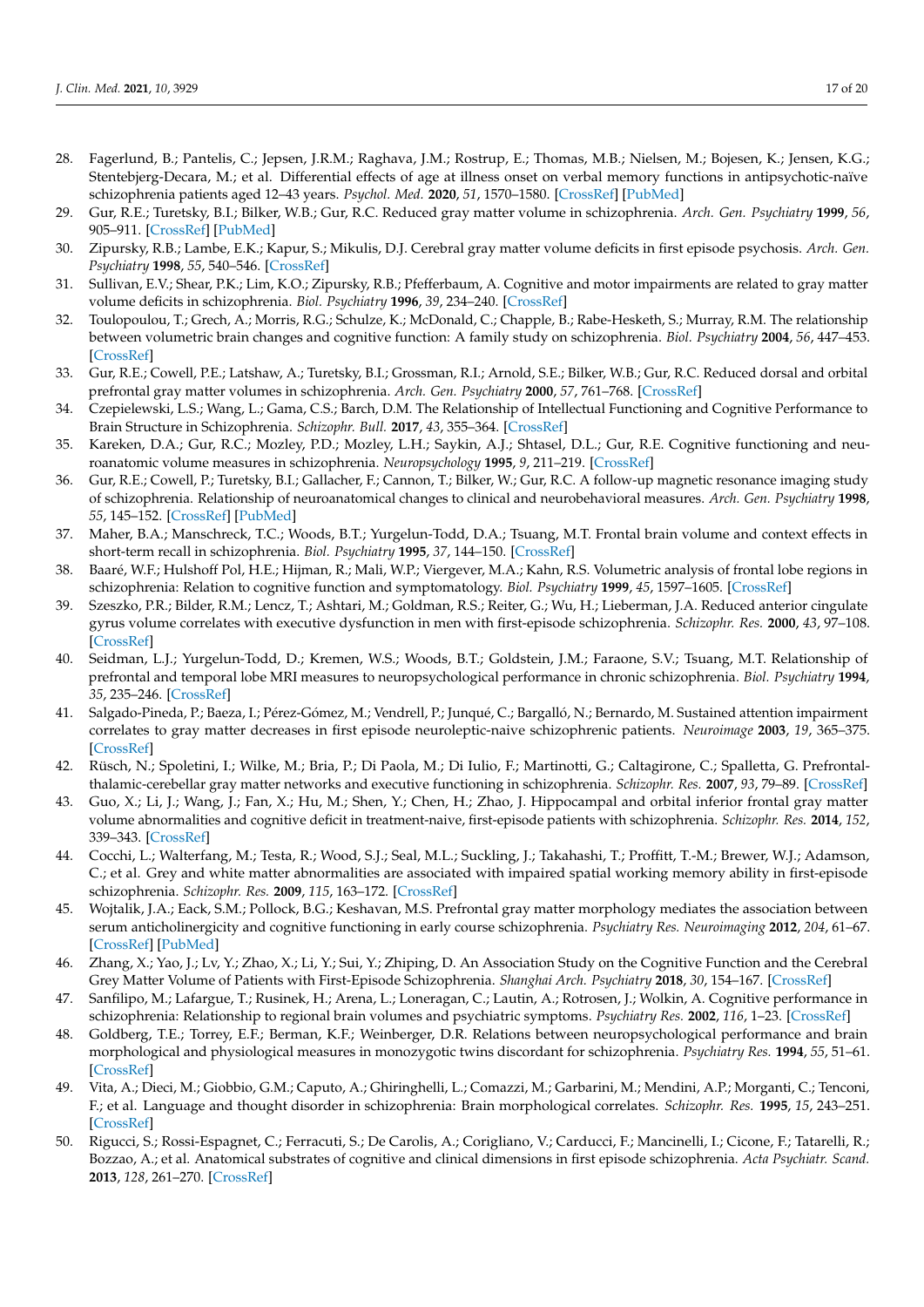- <span id="page-17-0"></span>51. Gur, R.E.; Turetsky, B.I.; Cowell, P.E.; Finkelman, C.; Maany, V.; Grossman, R.I.; Arnold, S.E.; Bilker, W.B.; Gur, R.C. Temporolimbic volume reductions in schizophrenia. *Arch. Gen. Psychiatry* **2000**, *57*, 769–775. [\[CrossRef\]](http://doi.org/10.1001/archpsyc.57.8.769)
- <span id="page-17-1"></span>52. Szeszko, P.R.; Strous, R.D.; Goldman, R.S.; Ashtari, M.; Knuth, K.H.; Lieberman, J.A.; Bilder, R.M. Neuropsychological correlates of hippocampal volumes in patients experiencing a first episode of schizophrenia. *Am. J. Psychiatry* **2002**, *159*, 217–226. [\[CrossRef\]](http://doi.org/10.1176/appi.ajp.159.2.217)
- <span id="page-17-2"></span>53. Minatogawa-Chang, T.M.; Schaufelberger, M.S.; Ayres, A.M.; Duran, F.L.S.; Gutt, E.K.; Murray, R.M.; Rushe, T.M.; McGuire, P.K.; Menezes, P.R.; Scazufca, M.; et al. Cognitive performance is related to cortical grey matter volumes in early stages of schizophrenia: A population-based study of first-episode psychosis. *Schizophr. Res.* **2009**, *113*, 200–209. [\[CrossRef\]](http://doi.org/10.1016/j.schres.2009.06.020)
- <span id="page-17-3"></span>54. Dempster, K.; Norman, R.; Théberge, J.; Densmore, M.; Schaefer, B.; Williamson, P. Cognitive performance is associated with gray matter decline in first-episode psychosis. *Psychiatry Res. Neuroimaging* **2017**, *264*, 46–51. [\[CrossRef\]](http://doi.org/10.1016/j.pscychresns.2017.04.007)
- <span id="page-17-4"></span>55. Antonova, E.; Kumari, V.; Morris, R.; Halari, R.; Anilkumar, A.; Mehrotra, R.; Sharma, T. The relationship of structural alterations to cognitive deficits in schizophrenia: A voxel-based morphometry study. *Biol. Psychiatry* **2005**, *58*, 457–467. [\[CrossRef\]](http://doi.org/10.1016/j.biopsych.2005.04.036)
- <span id="page-17-5"></span>56. Castro-Fornieles, J.; Parellada, M.; Gonzalez-Pinto, A.; Moreno, D.; Graell, M.; Baeza, I.; Otero, S.; Soutullo, C.A.; Crespo-Facorro, B.; Ruiz-Sancho, A.; et al. The child and adolescent first-episode psychosis study (CAFEPS): Design and baseline results. *Schizophr. Res.* **2007**, *91*, 226–237. [\[CrossRef\]](http://doi.org/10.1016/j.schres.2006.12.004)
- <span id="page-17-6"></span>57. Geller, B.; Zimerman, B.; Williams, M.; Bolhofner, K.; Craney, J.L.; DelBello, M.P.; Soutullo, C. Reliability of the Washington University in St. Louis Kiddie Schedule for Affective Disorders and Schizophrenia (WASH-U-KSADS) mania and rapid cycling sections. *J. Am. Acad. Child Adolesc. Psychiatry* **2001**, *40*, 450–455. [\[CrossRef\]](http://doi.org/10.1097/00004583-200104000-00014)
- <span id="page-17-7"></span>58. Soutullo, C. Traducción al Español de la Entrevista Diagnóstica: Kiddie-Schedule for Affective Disorders and Schizophrenia, Present and Lifetime Version (K-SADS-PL, 1996). 2007. Available online: [http://www.cun.es/la-clinica/departamentos](http://www.cun.es/la-clinica/departamentos-yservicios-medicos/psiquiatria-y-psicologia-medica/mas-sobreel-departamento/unidades/psiquiatria-infantil-y-adolescente)[yservicios-medicos/psiquiatria-y-psicologia-medica/mas-sobreel-departamento/unidades/psiquiatria-infantil-y-adolescente](http://www.cun.es/la-clinica/departamentos-yservicios-medicos/psiquiatria-y-psicologia-medica/mas-sobreel-departamento/unidades/psiquiatria-infantil-y-adolescente) (accessed on 30 June 2021).
- <span id="page-17-8"></span>59. Kay, S.R.; Fiszbein, A.; Opler, L.A. The positive and negative syndrome scale (PANSS) for schizophrenia. *Schizophr. Bull.* **1987**, *13*, 261–276. [\[CrossRef\]](http://doi.org/10.1093/schbul/13.2.261) [\[PubMed\]](http://www.ncbi.nlm.nih.gov/pubmed/3616518)
- <span id="page-17-9"></span>60. Peralta Martín, V.; Cuesta Zorita, M.J. Validation of positive and negative symptom scale (PANSS) in a sample of Spanish schizophrenic patients. *Actas Luso-Esp. Neurol. Psiquiatr. Cienc. Afines* **1994**, *22*, 171–177. [\[PubMed\]](http://www.ncbi.nlm.nih.gov/pubmed/7810373)
- <span id="page-17-10"></span>61. Shaffer, D.; Gould, M.S.; Brasic, J.; Ambrosini, P.; Fisher, P.; Bird, H.; Aluwahlia, S. A children's global assessment scale (CGAS). *Arch. Gen. Psychiatry* **1983**, *40*, 1228–1231. [\[CrossRef\]](http://doi.org/10.1001/archpsyc.1983.01790100074010) [\[PubMed\]](http://www.ncbi.nlm.nih.gov/pubmed/6639293)
- <span id="page-17-11"></span>62. Fraguas, D.; Del Rey-Mejías, A.; Moreno, C.; Castro-Fornieles, J.; Graell, M.; Otero, S.; Gonzalez-Pinto, A.; Moreno, D.; Baeza, I.; Martínez-Cengotitabengoa, M.; et al. Duration of untreated psychosis predicts functional and clinical outcome in children and adolescents with first-episode psychosis: A 2-year longitudinal study. *Schizophr. Res.* **2014**, *152*, 130–138. [\[CrossRef\]](http://doi.org/10.1016/j.schres.2013.11.018)
- <span id="page-17-12"></span>63. Rey, M.J.; Schulz, P.; Costa, C.; Dick, P.; Tissot, R. Guidelines for the dosage of neuroleptics. I: Chlorpromazine equivalents of orally administered neuroleptics. *Int. Clin. Psychopharmacol.* **1989**, *4*, 95–104. [\[CrossRef\]](http://doi.org/10.1097/00004850-198904000-00001)
- <span id="page-17-13"></span>64. Woods, S.W. Chlorpromazine equivalent doses for the newer atypical antipsychotics. *J. Clin. Psychiatry* **2003**, *64*, 663–667. [\[CrossRef\]](http://doi.org/10.4088/JCP.v64n0607)
- <span id="page-17-14"></span>65. Narbona, J.C.N. Evaluación neuropsicológica del niño. In *Manual de Logopedia*; Peña-Casanova, J., Ed.; Elsevier: Barcelona, Spain, 2000.
- 66. Zimmerman, M.E.; Brickman, A.M.; Paul, R.H.; Grieve, S.M.; Tate, D.F.; Gunstad, J.; Cohen, R.A.; Aloia, M.S.; Williams, L.M.; Clark, C.R.; et al. The relationship between frontal gray matter volume and cognition varies across the healthy adult lifespan. *Am. J. Geriatr. Psychiatry* **2006**, *14*, 823–833. [\[CrossRef\]](http://doi.org/10.1097/01.JGP.0000238502.40963.ac) [\[PubMed\]](http://www.ncbi.nlm.nih.gov/pubmed/17001022)
- 67. Ramsden, S.; Richardson, F.M.; Josse, G.; Thomas, M.S.; Ellis, C.; Shakeshaft, C.; Seghier, M.L.; Price, C.J. Verbal and non-verbal intelligence changes in the teenage brain. *Nature* **2011**, *479*, 113–116. [\[CrossRef\]](http://doi.org/10.1038/nature10514) [\[PubMed\]](http://www.ncbi.nlm.nih.gov/pubmed/22012265)
- <span id="page-17-23"></span>68. Antonova, E.; Sharma, T.; Morris, R.; Kumari, V. The relationship between brain structure and neurocognition in schizophrenia: A selective review. *Schizophr. Res.* **2004**, *70*, 117–145. [\[CrossRef\]](http://doi.org/10.1016/j.schres.2003.12.002)
- 69. Kubota, M.; van Haren, N.E.; Haijma, S.V.; Schnack, H.G.; Cahn, W.; Hulshoff Pol, H.E.; Kahn, R.S. Association of IQ Changes and Progressive Brain Changes in Patients With Schizophrenia. *JAMA Psychiatry* **2015**, *72*, 803–812. [\[CrossRef\]](http://doi.org/10.1001/jamapsychiatry.2015.0712) [\[PubMed\]](http://www.ncbi.nlm.nih.gov/pubmed/26083394)
- <span id="page-17-15"></span>70. Vidal, C.N.; Rapoport, J.L.; Hayashi, K.M.; Geaga, J.A.; Sui, Y.; McLemore, L.E.; Alaghband, Y.; Giedd, J.N.; Gochman, P.; Blumenthal, J.; et al. Dynamically spreading frontal and cingulate deficits mapped in adolescents with schizophrenia. *Arch. Gen. Psychiatry* **2006**, *63*, 25–34. [\[CrossRef\]](http://doi.org/10.1001/archpsyc.63.1.25) [\[PubMed\]](http://www.ncbi.nlm.nih.gov/pubmed/16389194)
- <span id="page-17-16"></span>71. Yildiz, M.; Borgwardt, S.J.; Berger, G.E. Parietal lobes in schizophrenia: Do they matter? *Schizophr. Res. Treat.* **2011**, *2011*, 581686. [\[CrossRef\]](http://doi.org/10.1155/2011/581686)
- <span id="page-17-17"></span>72. Thompson, P.M.; Vidal, C.; Giedd, J.N.; Gochman, P.; Blumenthal, J.; Nicolson, R.; Toga, A.W.; Rapoport, J.L. Mapping adolescent brain change reveals dynamic wave of accelerated gray matter loss in very early-onset schizophrenia. *Proc. Natl. Acad. Sci. USA* **2001**, *98*, 11650–11655. [\[CrossRef\]](http://doi.org/10.1073/pnas.201243998)
- <span id="page-17-18"></span>73. Reitan, R.M.; Wolfson, D. *The Halstead-Reitan Neuropsychological Test Battery*; Neuropsychology Press: Tuscon, AZ, USA, 1985.
- <span id="page-17-19"></span>74. Golden, C.J. *STROOP: Test de Colores y Palabras*; TEA Ediciones S.A: Madrid, Spain, 2001.
- <span id="page-17-20"></span>75. Conners, C.K. *Conners' Continuous Performance Test–II: Computer Program for Windows Technical Guide and Software Manual 2000*; Multi-Health Systems: North Tonawanda, NY, USA, 2000.
- <span id="page-17-21"></span>76. Wechsler, D. *Wechsler Adult Intelligence Scale*, 3rd ed.; The Psychological Corporation: San Antonio, TX, USA, 1997.
- <span id="page-17-22"></span>77. Heaton, R.K.; Chelune, G.J.; Talley, J.L.; Kay, G.G.; Custiss, G.C. *Test de Clasificación de Tarjetas de Wisconsin*; TEA Ediciones S.A: Madrid, Spain, 2001.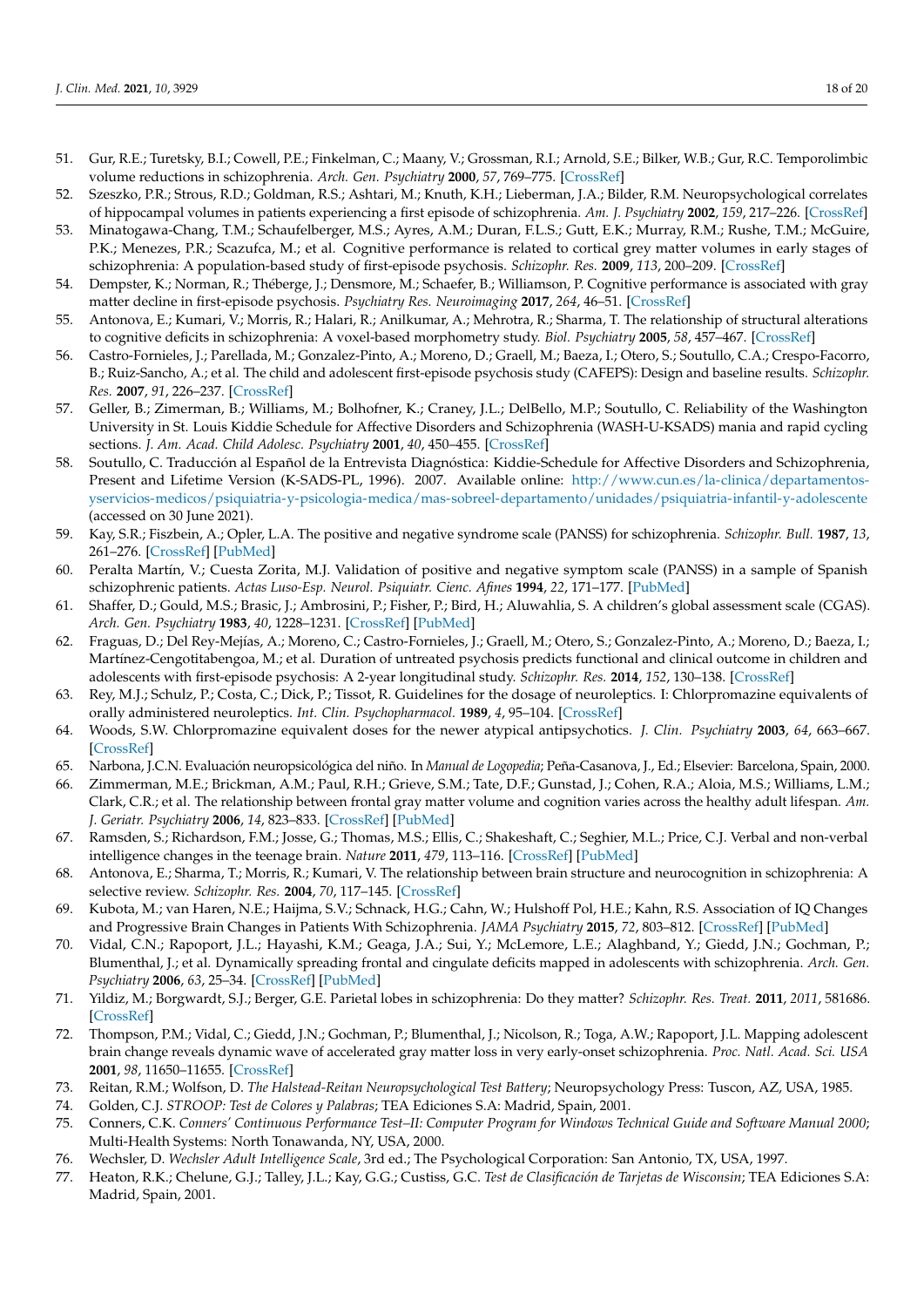- <span id="page-18-0"></span>78. Benton, A.L.; deS. Hamsher, K.; Sivan, A.B. *Multilingual Aphasia Examination*; AJA Associates: Lowa City, IA, USA, 1989.
- <span id="page-18-1"></span>79. Reig, S.; Sánchez-González, J.; Arango, C.; Castro, J.; González-Pinto, A.; Ortuño, F.; Crespo-Facorro, B.; Bargalló, N.; Desco, M. Assessment of the increase in variability when combining volumetric data from different scanners. *Hum. Brain Mapp.* **2009**, *30*, 355–368. [\[CrossRef\]](http://doi.org/10.1002/hbm.20511)
- <span id="page-18-2"></span>80. Reig, S.; Moreno, C.; Moreno, D.; Burdalo, M.; Janssen, J.; Parellada, M.; Zabala, A.; Desco, M.; Arango, C. Progression of brain volume changes in adolescent-onset psychosis. *Schizophr. Bull.* **2009**, *35*, 233–243. [\[CrossRef\]](http://doi.org/10.1093/schbul/sbm160) [\[PubMed\]](http://www.ncbi.nlm.nih.gov/pubmed/18222929)
- <span id="page-18-3"></span>81. Andreasen, N.C.; Rajarethinam, R.; Cizadlo, T.; Arndt, S.; Swayze, V.W., 2nd; Flashman, L.A.; O'Leary, D.S.; Ehrhardt, J.C.; Yuh, W.T. Automatic atlas-based volume estimation of human brain regions from MR images. *J. Comput. Assist. Tomogr.* **1996**, *20*, 98–106. [\[CrossRef\]](http://doi.org/10.1097/00004728-199601000-00018) [\[PubMed\]](http://www.ncbi.nlm.nih.gov/pubmed/8576490)
- <span id="page-18-5"></span>82. Kates, W.R.; Warsofsky, I.S.; Patwardhan, A.; Abrams, M.T.; Liu, A.M.; Naidu, S.; Kaufmann, W.E.; Reiss, A.L. Automated Talairach atlas-based parcellation and measurement of cerebral lobes in children. *Psychiatry Res.* **1999**, *91*, 11–30. [\[CrossRef\]](http://doi.org/10.1016/S0925-4927(99)00011-6)
- <span id="page-18-6"></span>83. Ashburner, J.; Friston, K. Multimodal image coregistration and partitioning—A unified framework. *Neuroimage* **1997**, *6*, 209–217. [\[CrossRef\]](http://doi.org/10.1006/nimg.1997.0290) [\[PubMed\]](http://www.ncbi.nlm.nih.gov/pubmed/9344825)
- <span id="page-18-4"></span>84. Desco, M.; Pascau, J.; Reig, S.; Gispert, J.D.; Santos, A.; Benito, C.; Molina, V.; Garcia-Barreno, P. Multimodality image quantification using Talairach grid. In Proceedings of the SPIE—The International Society for Optical Engineering; Hanson, K.M., Sonka, M., Eds.; Society of Photo-optical Instrumentation Engineers: San Diego, CA, USA, 2001; pp. 18–22. [\[CrossRef\]](http://doi.org/10.1117/12.431018)
- <span id="page-18-7"></span>85. Talairach, J.; Tournoux, P. *Co-Planar Stereotaxic Atlas of the Human Brain: 3-Dimensional Proportional System: An Approach to Cerebral Imaging*; Thieme Medical Publishers: New York, NY, USA, 1988.
- <span id="page-18-8"></span>86. Reig, S.; Parellada, M.; Castro-Fornieles, J.; Janssen, J.; Moreno, D.; Baeza, I.; Bargalló, N.; González-Pinto, A.; Graell, M.; Ortuño, F.; et al. Multicenter study of brain volume abnormalities in children and adolescent-onset psychosis. *Schizophr. Bull.* **2011**, *37*, 1270–1280. [\[CrossRef\]](http://doi.org/10.1093/schbul/sbq044)
- <span id="page-18-9"></span>87. James, A.C.; Javaloyes, A.; James, S.; Smith, D.M. Evidence for non-progressive changes in adolescent-onset schizophrenia: Follow-up magnetic resonance imaging study. *Br. J. Psychiatry* **2002**, *180*, 339–344. [\[CrossRef\]](http://doi.org/10.1192/bjp.180.4.339) [\[PubMed\]](http://www.ncbi.nlm.nih.gov/pubmed/11925357)
- <span id="page-18-10"></span>88. James, A.C.; James, S.; Smith, D.M.; Javaloyes, A. Cerebellar, prefrontal cortex, and thalamic volumes over two time points in adolescent-onset schizophrenia. *Am. J. Psychiatry* **2004**, *161*, 1023–1029. [\[CrossRef\]](http://doi.org/10.1176/appi.ajp.161.6.1023)
- <span id="page-18-11"></span>89. Bledowski, C.; Rahm, B.; Rowe, J.B. What "works" in working memory? Separate systems for selection and updating of critical information. *J. Neurosci.* **2009**, *29*, 13735–13741. [\[CrossRef\]](http://doi.org/10.1523/JNEUROSCI.2547-09.2009)
- 90. Culham, J.C.; Kanwisher, N.G. Neuroimaging of cognitive functions in human parietal cortex. *Curr. Opin. Neurobiol.* **2001**, *11*, 157–163. [\[CrossRef\]](http://doi.org/10.1016/S0959-4388(00)00191-4)
- 91. Shomstein, S. Cognitive functions of the posterior parietal cortex: Top-down and bottom-up attentional control. *Front. Integr. Neurosci.* **2012**, *6*, 38. [\[CrossRef\]](http://doi.org/10.3389/fnint.2012.00038)
- 92. Jódar-Vicente, M. Cognitive functions of the frontal lobe. *Rev. Neurol.* **2004**, *39*, 178–182. [\[PubMed\]](http://www.ncbi.nlm.nih.gov/pubmed/15264169)
- 93. Fuster, J.M. Frontal lobe and cognitive development. *J. Neurocytol.* **2002**, *31*, 373–385. [\[CrossRef\]](http://doi.org/10.1023/A:1024190429920) [\[PubMed\]](http://www.ncbi.nlm.nih.gov/pubmed/12815254)
- 94. Clarke, J.M. Neuroanatomy: Brain Structure and Function. In *Neuropsychology*, 2nd ed.; Academic Press: Cambridge, MA, USA, 2013. 95. Lezak, M.D.; Howieson, D.B.; Bigler, E.D.; Tranel, D. *Neuropsychological Assessment*, 5th ed.; Oxford University: Oxford, UK, 2012;
- p. 1161.
- 96. SStuss, D.T.; Knight, R.T. Principles of Frontal Lobe Function. In *Oxford Medicine*; Oxford University Press: New York, NY, USA, 2013.
- 97. Stuss, D.T.; Alexander, M.P. Executive functions and the frontal lobes: A conceptual view. *Psychol. Res.* **2000**, *63*, 289–298. [\[CrossRef\]](http://doi.org/10.1007/s004269900007)
- 98. Stuss, D.T.; Gallup, G.G., Jr.; Alexander, M.P. The frontal lobes are necessary for 'theory of mind'. *Brain* **2001**, *124*, 279–286. [\[CrossRef\]](http://doi.org/10.1093/brain/124.2.279) [\[PubMed\]](http://www.ncbi.nlm.nih.gov/pubmed/11157555)
- <span id="page-18-12"></span>99. Stuss, D.T.; Murphy, K.J.; Binns, M.A.; Alexander, M.P. Staying on the job: The frontal lobes control individual performance variability. *Brain* **2003**, *126*, 2363–2380. [\[CrossRef\]](http://doi.org/10.1093/brain/awg237) [\[PubMed\]](http://www.ncbi.nlm.nih.gov/pubmed/12876148)
- <span id="page-18-13"></span>100. Honey, G.D.; Fletcher, P.C. Investigating principles of human brain function underlying working memory: What insights from schizophrenia? *Neuroscience* **2006**, *139*, 59–71. [\[CrossRef\]](http://doi.org/10.1016/j.neuroscience.2005.05.036) [\[PubMed\]](http://www.ncbi.nlm.nih.gov/pubmed/16343788)
- <span id="page-18-14"></span>101. Gutiérrez-Galve, L.; Wheeler-Kingshott, C.A.; Altmann, D.R.; Price, G.; Chu, E.M.; Leeson, V.C.; Lobo, A.; Barker, G.J.; Barnes, T.R.; Joyce, E.M.; et al. Changes in the Frontotemporal Cortex and Cognitive Correlates in First-Episode Psychosis. *Biol. Psychiatry* **2010**, *68*, 51–60. [\[CrossRef\]](http://doi.org/10.1016/j.biopsych.2010.03.019)
- <span id="page-18-15"></span>102. Haring, L.; Müürsepp, A.; Mõttus, R.; Ilves, P.; Koch, K.; Uppin, K.; Tarnovskaja, J.; Maron, E.; Zharkovsky, A.; Vasar, E. Cortical thickness and surface area correlates with cognitive dysfunction among first-episode psychosis patients. *Psychol. Med.* **2016**, *46*, 2145–2155. [\[CrossRef\]](http://doi.org/10.1017/S0033291716000684)
- <span id="page-18-16"></span>103. Ehrlich, S.; Brauns, S.; Yendiki, A.; Ho, B.-C.; Calhoun, V.; Schulz, S.C.; Gollub, R.L.; Sponheim, S.R. Associations of cortical thickness and cognition in patients with schizophrenia and healthy controls. *Schizophr. Bull.* **2012**, *38*, 1050–1062. [\[CrossRef\]](http://doi.org/10.1093/schbul/sbr018)
- 104. Crespo-Facorro, B.; Roiz-Santiáñez, R.; Pérez-Iglesias, R.; Rodriguez-Sanchez, J.; Mata, I.; Tordesillas-Gutierrez, D.; Sanchez, E.; Tabarés-Seisdedos, R.; Andreasen, N.; Magnotta, V. Global and regional cortical thinning in first-episode psychosis patients: Relationships with clinical and cognitive features. *Psychol. Med.* **2011**, *41*, 1449. [\[CrossRef\]](http://doi.org/10.1017/S003329171000200X)
- <span id="page-18-17"></span>105. Hatton, S.N.; Lagopoulos, J.; Hermens, D.F.; Scott, E.; Hickie, I.B.; Bennett, M.R. Cortical thinning in young psychosis and bipolar patients correlate with common neurocognitive deficits. *Int. J. Bipolar Disord.* **2013**, *1*, 1–13. [\[CrossRef\]](http://doi.org/10.1186/2194-7511-1-3) [\[PubMed\]](http://www.ncbi.nlm.nih.gov/pubmed/25505670)
- <span id="page-18-18"></span>106. Case, R. *Intellectual Development: Birth to Adulthood*; Academic Press: London, UK, 1985; p. 480.